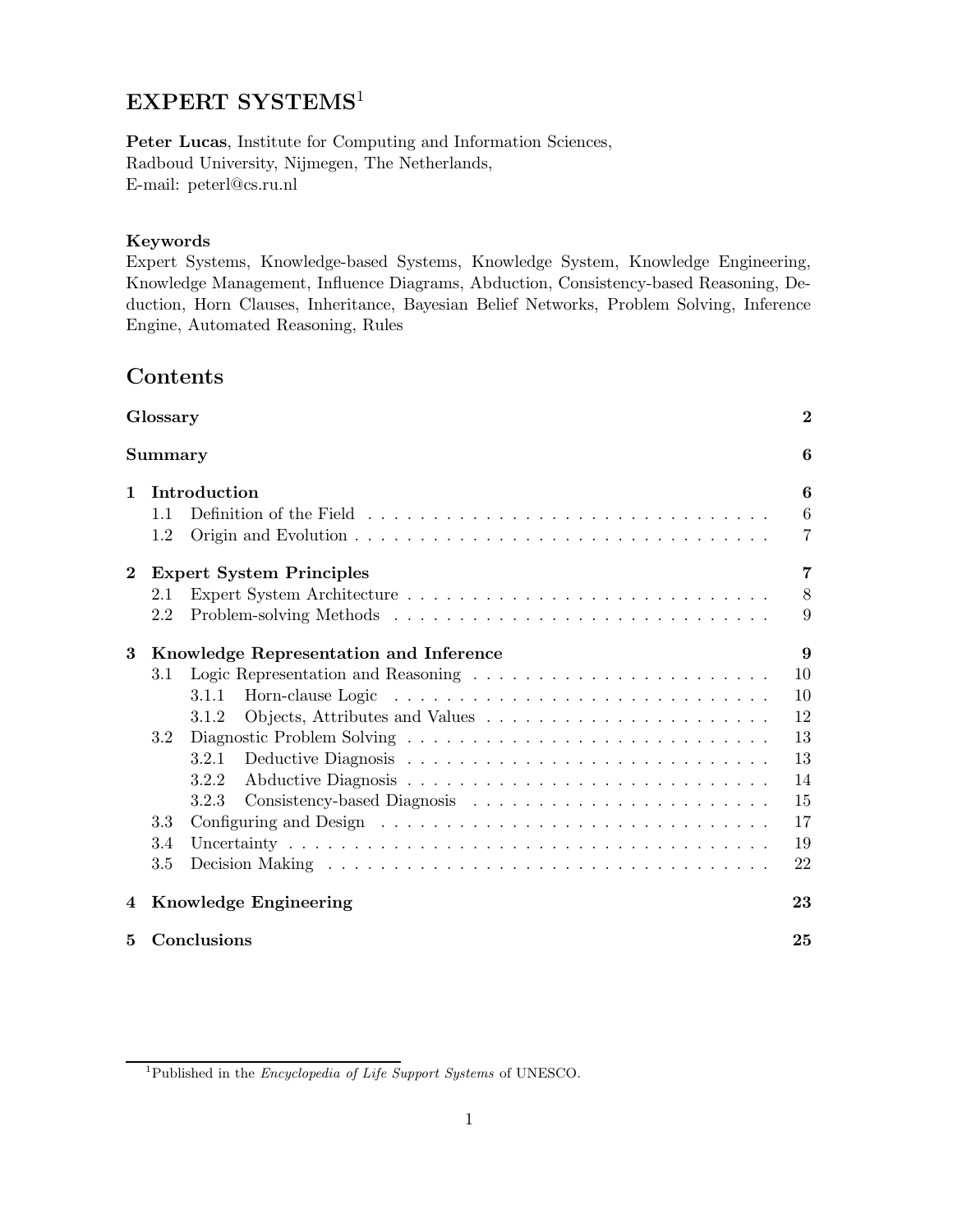### Glossary

- Abduction: Type of reasoning with causal knowledge in which observations are explained in terms of represented cause-effect relationships.
- Attribute: Feature of an object or a thing; a description of an object or a thing is obtained by inspecting its attributes with its associated values, possibly extended by those obtained by inheritance.
- **Bayesian belief network:** Representation of a joint probability distribution  $Pr(X_1, \ldots, X_n)$ defined on random variables  $X_i$ , for  $i = 1, \ldots, n$ , as nodes in a directed acyclic graph. The joint probability distribution is defined in terms of a set of (conditional) probability distributions  $Pr(X_i | \pi(X_i))$ , where  $\pi(X_i)$  corresponds to the set of parent nodes of the node corresponding to the variable  $X_i$ . Formally, it holds that:

$$
\Pr(X_1,\ldots,X_n) = \prod_{i=1}^n \Pr(X_i \mid \pi(X_i))
$$

By setting variables to particular values, representing in this way the effect of observing evidence E, an updated probability distribution can be computed. If  $\Pr^E$  is the updated probability distribution, then  $Pr^{E}(V_i)$  gives the updated probability distribution, taking the effect of E into account. It holds that  $Pr^{E}(V_i) = Pr(V_i | E)$ , i.e. the original probability distribution with respect to  $V_i$ , conditioned on the evidence  $E$ .

- **Clause:** Logical formula of the form  $L_1 \vee L_2 \vee \cdots \vee L_n$ , where  $L_i$  is either equal to an atomic formula  $A_i$  or its negation  $\neg A_i$ . Atomic formulas may contain terms, including variables; the variables then have the meaning of universally quantified variables.
- **Completeness:** Any formula  $\varphi$  which follows logically from another formula  $\psi$ , will also be derived using logical (syntactical) inference rules; formally, if  $\psi \models \varphi$  then  $\psi \vdash \varphi$ . Note that if a logic is sound (see there) and complete, one can use either the notation  $\psi \models \varphi$ or  $\psi \vdash \varphi$ , as these are then equivalent, although the meanings of these two notions is still different.
- Conditional independence: Two random variables A and B are called conditionally independent given a third random variable C if it holds that  $Pr(A | B, C) = Pr(A | C)$ , or equivalently, if it holds that  $Pr(B \mid A, C) = Pr(B \mid C)$ , where Pr is a probability distribution. In words: any uncertain knowledge about  $B$  given that we already know  $C$  does not affect our knowledge about  $A$ , and any uncertain knowledge about  $A$  given that we already know  $C$  does not affect our knowledge about  $B$ . See also the item 'independence'.
- **Consistency:** a logical formula  $\varphi$  is called consistent when none of the formulas which logically follow from it contradict; formally:  $\varphi \nvdash \bot$ , or equally  $\varphi \nvdash \bot$  if the logic is sound and complete (see there).
- Decision strategy: Optimal sequence of decisions of actions, determined by taking both the uncertainty of observations and outcome of actions into account, in addition to costs of the observations, outcomes, decisions or actions.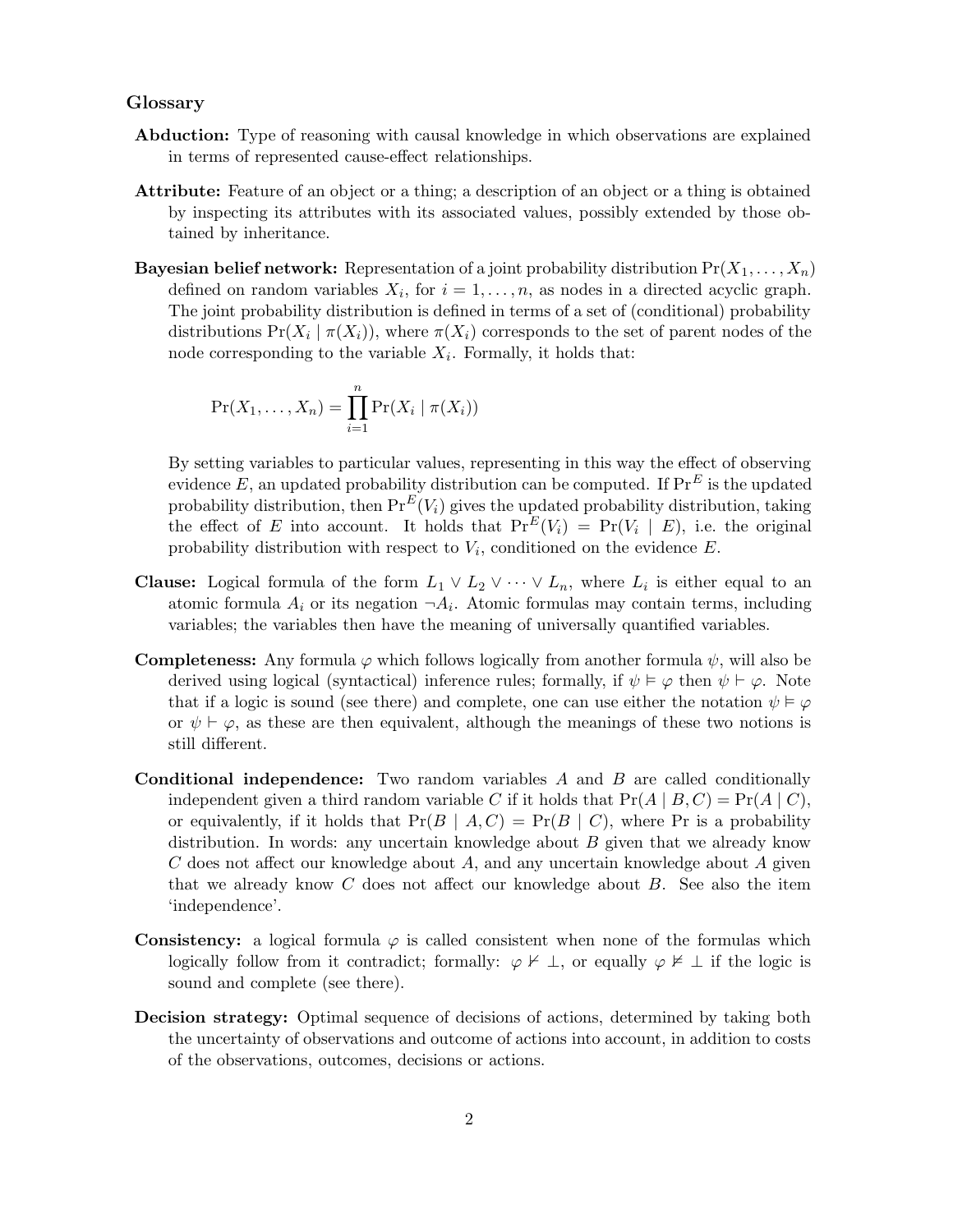- Decision theory: Mathematical theory of the process of making rational choices under conditions of uncertainty.
- Deduction: procedure consisting of the application of logical, syntactical inference rules to logical formulas, which, when they are applicable, yield new formulas. Formal notation: if I stands for the collection of inference rules used, then the deduction of formula  $\varphi$ from  $\psi$  is denoted by  $\psi \vdash_{\mathcal{I}} \varphi$ . This may involve several inference steps, and different inference rules. If the used collection of inference rules  $\mathcal I$  is clear from the context,  $\vdash_{\mathcal I}$ is usually written as  $\vdash$ .
- Expert system: Information system that incorporates significant portions of human knowledge, often of experts in a particular domain, normally represented in a separate part of the system, called a knowledge base (see there). Also called knowledge-based system or knowledge system.
- Expert-system shell: Computer program which when supplied with a particular knowledge base will yield an expert system. The minimum capability of an expert-system shell is reasoning or inference with the knowledge within the knowledge base, producing conclusions based on entered findings or facts.
- Expert-system builder tool: Computer program that is used in building the knowledge base of an expert system.
- Explanation facility: Component of an expert system that is used to explain the reasoning process that gave rise to certain conclusions or questions to the user.
- Frame: Synonymous with object.
- Heuristic: Particular trick, often based on deep knowledge of a domain, which helps in achieving particular goals, such as finding the solution of a particular problem, which otherwise would not have found at all or not in reasonable time.
- Horn clause: Clause that contains at most one positive literal. Different name are linked to Horn clauses of different forms; Horn clauses of the form  $A_1 \wedge \cdots \wedge A_n \rightarrow B$  are called *rules*, those of the form  $A_1 \wedge \cdots \wedge A_n \rightarrow \perp$  are called *queries*, and those of the form  $\rightarrow$  B are called *facts*.
- Inconsistency: Deduction of a contradiction between formulas deducible from a formula  $\psi$ ; formally:  $\psi \vdash \bot$ , or equally, for a sound and complete logic,  $\psi \models \bot$
- Independence: Two random variables A and B are called (unconditionally) independent if it holds that  $Pr(A | B) = Pr(A)$  (in words: knowing anything about B does not affect our knowledge about A), or equally, if  $Pr(B | A) = Pr(B)$ , where Pr is a probability distribution. See also 'conditional independence'.
- Inference: The process of deriving knowledge from given knowledge. If this knowledge is represented in the form of standard logic, then this term is synonymous with deduction.
- Inference engine: Inference algorithm, or computer implementation of it in a programming language, that allows carrying out inference steps to derive knowledge from knowledge automatically.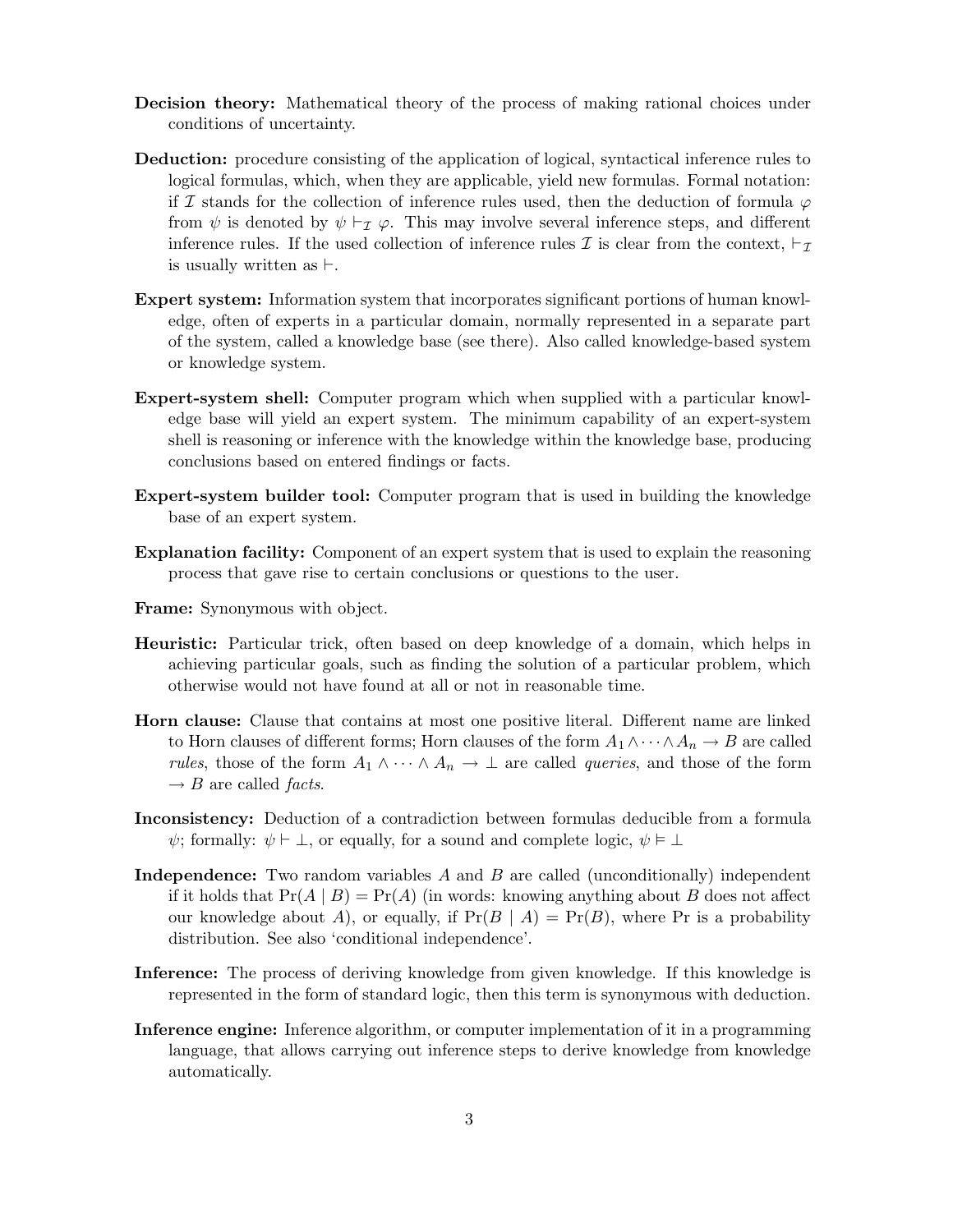- Influence diagram: Graph-based representation closely related to a Bayesian belief network, but which contains in addition to chance nodes, also decision nodes, modeling making decisions, and a utility node, modeling a utility function. Solving a influence diagram amounts to finding an optimal decision strategy, i.e. the utility function is being optimized, taking into account the probabilistic and utility information represented in an influence diagram.
- **Inheritance:** An object O with attributes  $a_1, \ldots, a_n$  with values  $c_1, \ldots, c_n$ , which is known to be a subobject of (less general than) object  $O'$ , can be represented in first-order predicate logic as follows:

$$
\forall x (O(x) \to (O'(x) \land a_1(x) = c_1 \land \cdots \land a_n(x) = c_n))
$$

Similarly, if object  $O'$  is known to be the most generic object in a domain with attributes  $b_1, \ldots, b_m$ , this can be represented as follows:

$$
\forall x (O'(x) \to (b_1(x) = d_1 \land \dots \land b_m(x) = d_n))
$$

If these formulas are denoted by KB (knowledge base), and it is known that  $i$  is an instance of  $O$ , then obviously:

$$
(KB \wedge O(i)) \vDash (O'(i) \wedge b_1(i) = d_1 \wedge \cdots \wedge b_m(i) = d_n \wedge a_1(i) = c_1 \wedge \cdots \wedge a_n(i) = c_n)
$$

- Knowledge base: Store of knowledge of a domain, specified in a knowledge-representation formalism, and used to handle specific problems in a problem domain, such diagnosing disease, predicting weather or developments in the financial markets, using an expertsystem shell.
- Knowledge-based system: Synonymous with expert system. Some people make a distinction between expert systems, which they see as systems that contain expert knowledge, whereas they see knowledge-based systems as systems that may contain any sort of knowledge. As there are no hard criteria to judge whether knowledge is expert knowledge or not, this distinction is not very useful, and is therefore not made here.
- Knowledge engineering: Process of developing an expert system.
- Knowledge-representation formalism: Formal language that can be used to represent knowledge. A typical example of a knowledge-representation formalism is predicate logic. Also programming languages can be seen as knowledge-representation languages, although may of those languages have not been designed to represent every-day human knowledge well, but rather as language which allow for representing specialized knowledge of how to control a machine.
- Marginal probability distribution: If  $Pr(V_1, \ldots, V_n)$  is a joint probability distribution defined on the variables  $V_i$ , for  $i = 1, \ldots, n$ , then a probability distribution for any proper subset of these variables is called a marginal probability distribution. It holds (for discrete probability distributions) that:

$$
\Pr(V_1,\ldots,V_{n-1})=\sum_{V_n}\Pr(V_1,\ldots,V_n)
$$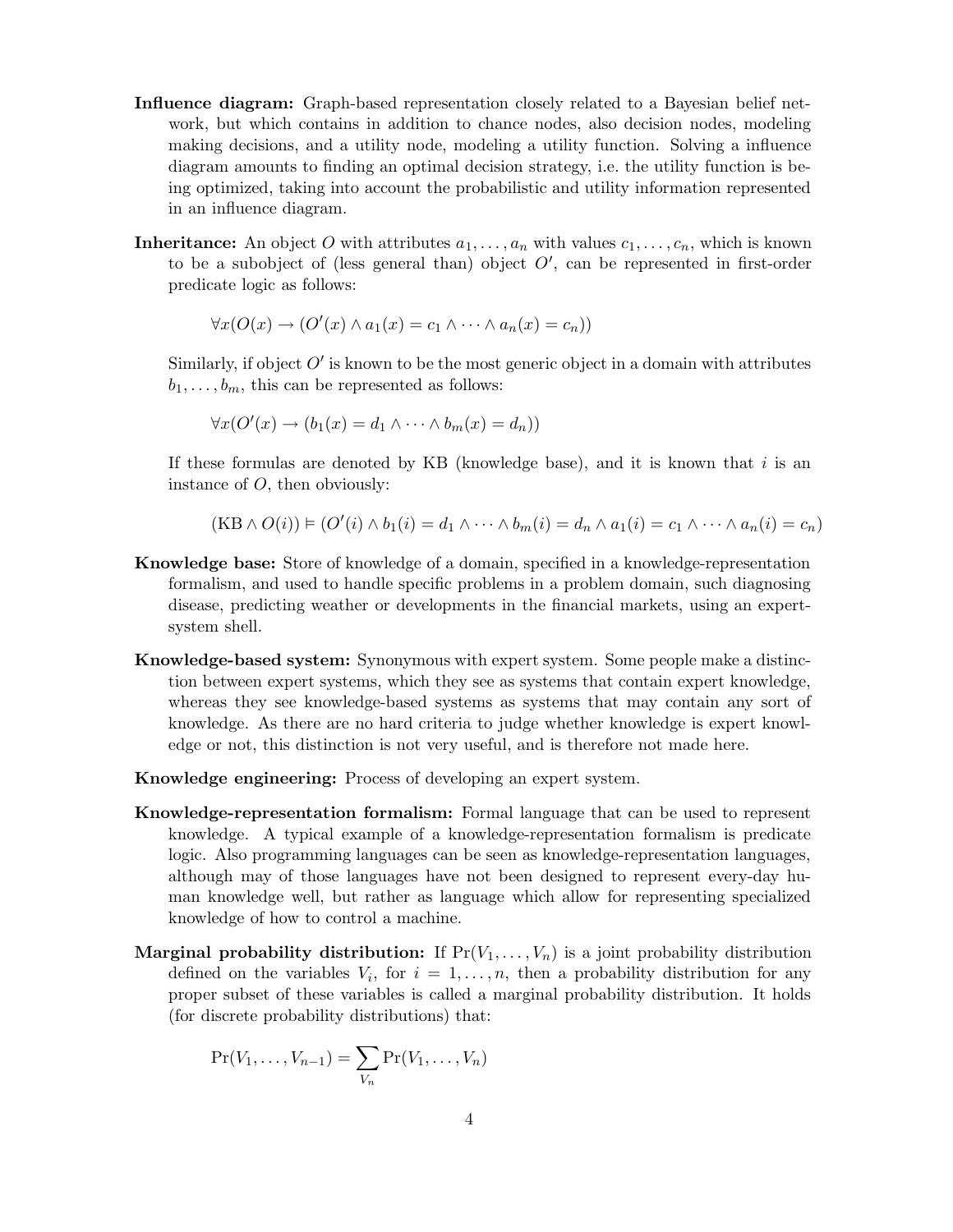i.e. by summation over the domain of  $V_n$ . This marginalization rule can be applied recursively to compute any marginal probability distribution from the original joint probability distribution.

- Object: In the context of expert systems, an object is usually understood to be a structured attribute description of a thing. Often special-purpose languages are used to represent objects, but from a semantic point of view, objects in many different languages for objects can be understood in terms of Horn-clause logic. This meaning is different from that in object-oriented programming, where an object is an active process that is normally able to communicate by exchanging messages with other objects. However, objects are specified using languages closely related to those used in expert systems. Hence, the distinction is not always clear, in particular when the capabilities of objects within expert systems have been extended into the direction of object-oriented programming languages.
- Ontology: Description of the objects in domain, usually with the purpose of precisely describing the terminology in a domain. There is some relationship with a frame taxonomy, but ontologies are normally understood in a less formal way.

Reasoning: See inference.

- Resolution: Special logical inference rule that can be used to derive new clauses from two given clauses. Given two clauses  $\varphi \equiv \psi \lor P$  and  $\vartheta \equiv \kappa \lor \neg P$ , where  $\psi$  and  $\kappa$  are again clauses, then the resolution rule R derives the clause  $\psi \vee \kappa$ , formally  $\varphi \wedge \vartheta \vdash_{\mathcal{R}} \psi \vee \kappa$ . This simple inference rule is both sound and complete for deducing inconsistency (called refutation completeness), except when it is used with clauses in predicate logic, where it has to handle the situation where it can derive clause containing similar literals, only differing with respect their the universally quantified variables, such as  $P(x) \vee P(y)$ . Such a clause can be collapsed, by an operation called factoring. If this yields  $P(x)$ , resolution will be complete. Thus, resolution plus factoring is sound and refutation complete.
- Soundness: Notion opposite in meaning to that of 'completeness'. If a collection of inference rules is sound, it is unable to derive anything from a logical formula  $\varphi$  if that formula does not logically follow from that formula. Formally, if  $\varphi \vdash \psi$  than  $\varphi \models \psi$ .
- Trace facility: Component of an expert-system shell that allows following and inspecting the inference process.
- Utility: Function value of a utility function.
- Utility function: If  $D_{V_i}$  represents the domain of a variable  $V_i$ , for  $i = 1, \ldots, n$ , then a utility function is defined as a mapping  $u : D_{V_1} \times \cdots \times D_{V_n} \to \mathbb{R}$ , where  $u(v_1, \ldots, v_n) = c$ , with  $c \in \mathbb{R}$ , has the informal meaning of a cost or benefit associated with a particular combination of values of variables.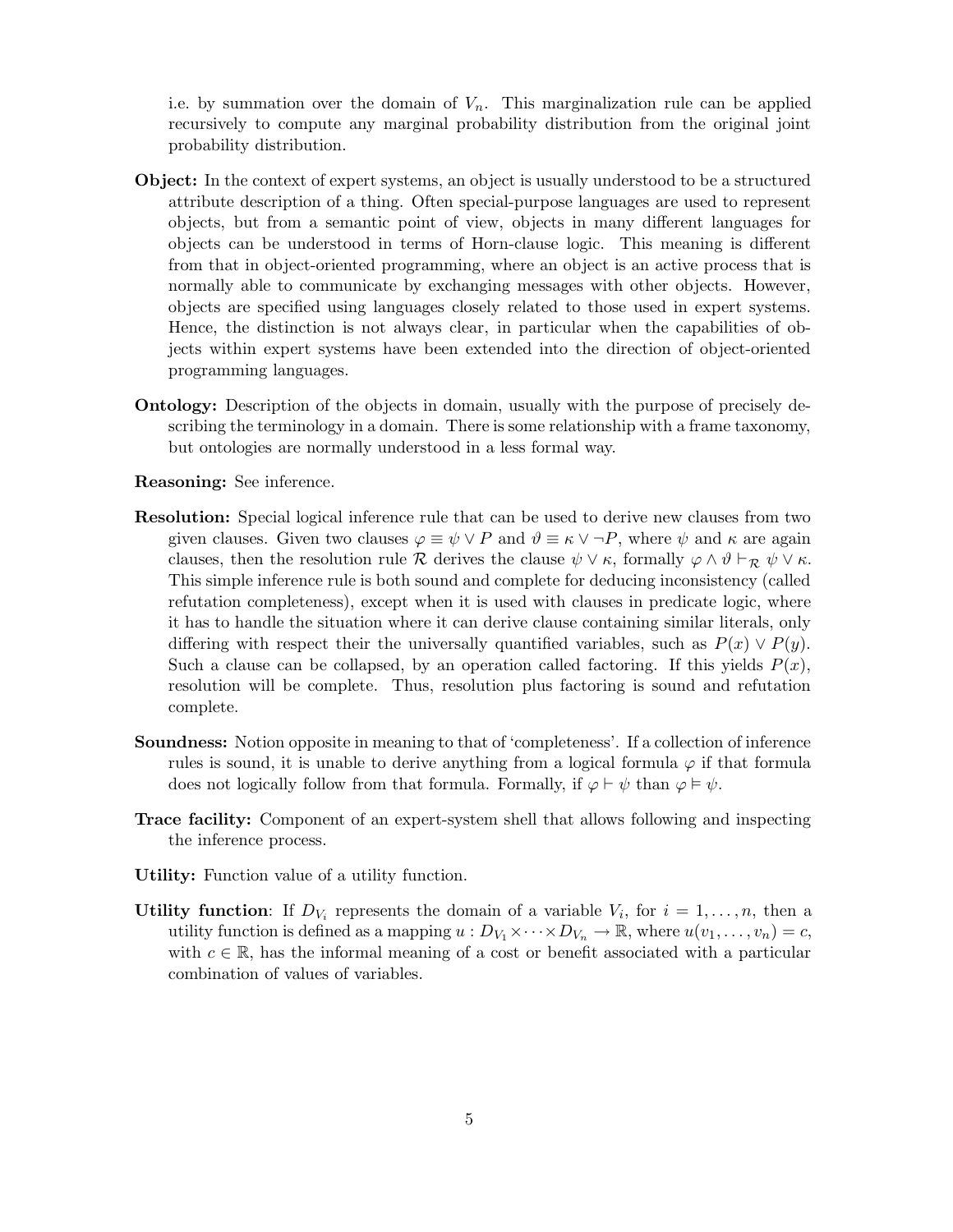## Summary

Expert systems, also called knowledge-based systems or knowledge systems, are computer systems characterized by the fact that an explicit distinction is made between a part in which knowledge of a problem domain is represented, and a part which manipulates that knowledge to reason about or solve an actual problem using problem data. Both the type of knowledge used in solving the problem and the nature of the problem-solving methods used determine which problems can be solved. The knowledge represented in a knowledge base is formal in nature, and is the result of modeling essential features of the domain for the problem at hand. The incorporated knowledge may be acquired from domain experts, literature or datasets. Designing an expert system usually involves using methodologies for knowledge acquisition, modeling and evaluation.

## 1 Introduction

In this section, the field of expert systems is introduced and defined. Furthermore, two early examples of expert systems are discussed.

## 1.1 Definition of the Field

The phrase knowledge-based system, or knowledge system, is generally employed to denote information systems in which some symbolic representation of human knowledge of a domain is applied, usually in a way resembling human reasoning, to solve actual problems in the domain. Examples of problem domains include trouble shooting of equipment, medical diagnosis, financial advice, product design and so on. As this knowledge is often derived from experts in a particular field, and early knowledge-based systems were actually developed in close collaboration with experts, the term expert system was the term used in the early days to refer to these systems. Knowledge, however, can also be extracted from literature, or from a datasets by using machine-learning methods. Moreover, not all domains of specific expert systems may be viewed as specialists' fields. As a consequence, some people prefer to make a distinction between expert systems and knowledge-based systems – in their view the latter are more general than the former as the former should always concern a specialist's field. In this article such a distinction will not be made as the techniques used in knowledge-based systems and the ones used in building expert systems are identical. Hence, the terms 'expert system' and 'knowledge-based system' will be used interchangingly.

Present generation expert systems are capable of dealing with restricted problem domains. Gathering, maintaining and updating the incorporated knowledge taking into account its associated context, such as working environment, organization and field of expertise belongs to an area referred to as *knowledge management*. The art of developing an expert system is called knowledge engineering, when there is emphasis on the pragmatic engineering aspects, or knowledge modeling, when development of domain models is emphasized. The latter is strictly speaking part of the former. The process of collecting and analyzing knowledge in a problem domain is called knowledge acquisition, or knowledge elicitation when the knowledge is gathered from interviews with experts, normally using interview techniques as developed by psychologists.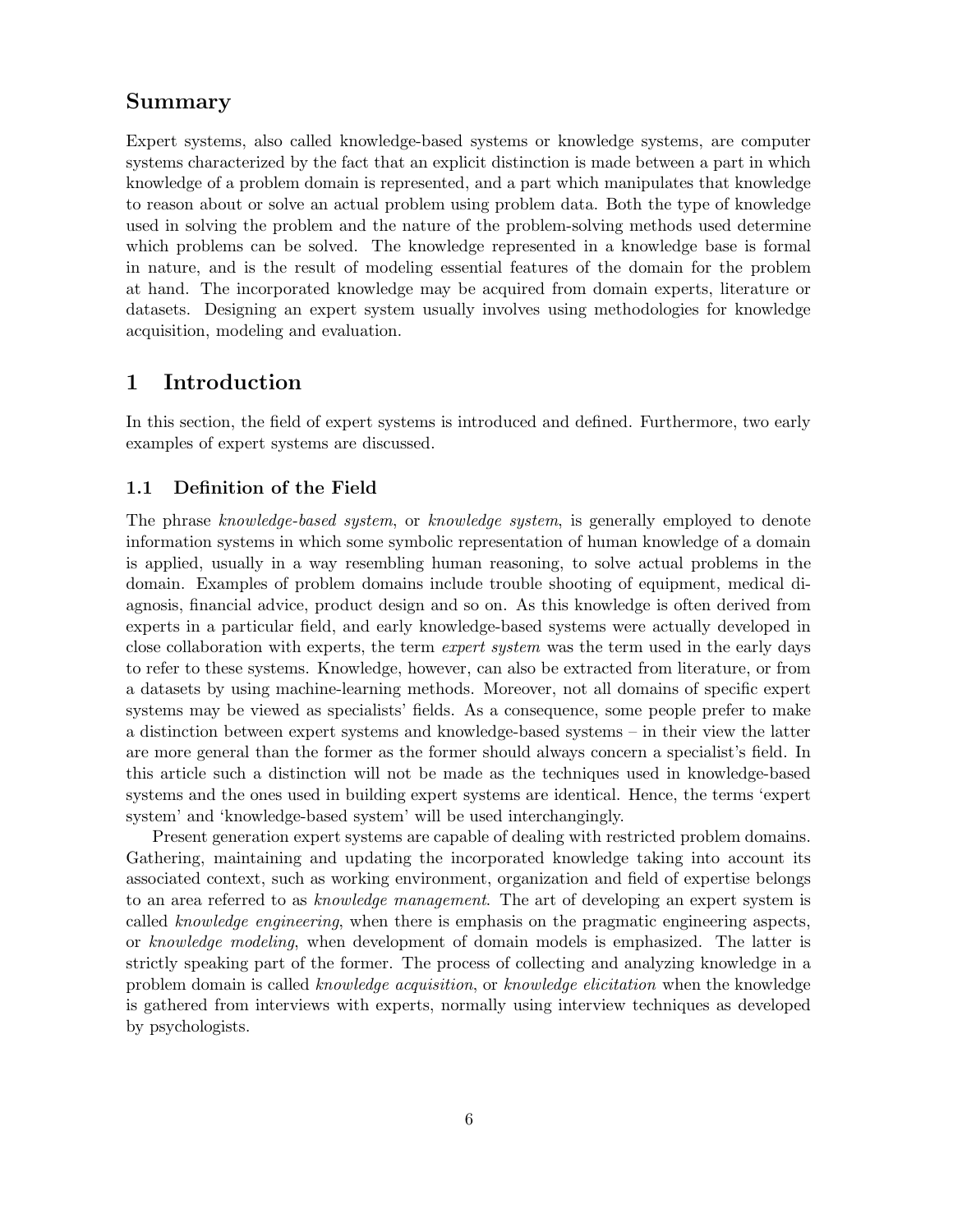## 1.2 Origin and Evolution

One of the first systems with which the phrase expert system has been associated, is *Heuristic* DENDRAL. The DENDRAL project commenced in 1965 at Stanford University. The system was developed by J. Lederberg, an organic chemist (and Nobel prize winner in chemistry), in conjunction with E.A. Feigenbaum and B.G. Buchanan, both well-known research scientists in artificial intelligence at the time. The Heuristic DENDRAL system offered assistance in the field of organic chemistry in determining the structural formula of a chemical compound that has been isolated from a given sample. In determining a structural formula, information concerning the chemical formula, such as  $C_4H_9OH$  for butanol, and the source the compound has been taken from, is used as well as information that has been obtained by subjecting the compound to physical, chemical and spectrometric tests. The original DENDRAL algorithm was developed by J. Lederberg for generating all possible isomers of a chemical compound. Heuristic DENDRAL contains a subsystem, the so-called Structure Generator, which implements the DENDRAL algorithm, but in addition incorporates various heuristic constraints on possible structures, thus reducing the number of alternatives to be considered by the remainder of the system. Heuristic DENDRAL helps in interpreting the patterns in a spectrogram. It contains a considerable amount of chemical knowledge to do so. To this end, another subsystem of Heuristic DENDRAL, called the Predictor, suggests expected mass spectrograms for each molecular structure generated by the Structure Generator. Each expected mass spectrogram is then tested against the mass spectrogram observed using some measure of similarity for comparison; this has been implemented in the last part of the system, the Evaluation Function. Usually, more than one molecular structure matches the pattern found in the spectrogram. Therefore, the system usually produces more than one answer, ordered by the amount of evidence favoring them.

The best-known expert system of this early period of the field is MYCIN, a system developed by E.H. Shortliffe when at Stanford University at the end of the 1970s. The MYCIN system was capable of assisting physicians in the diagnosis and treatment of some infectious diseases, in particular meningitis and bacterial septicemia. When a patient shows the signs of such a disease, a culture of blood and urine is made in order to determine which bacterium species caused the infection. Usually, it takes 24 to 48 hours before the laboratory results are known. Often, however, the physician cannot wait that long before starting treatment, since otherwise the disease will progress and actually cause the death of the patient. MYCIN gives an interim indication of the organisms most likely responsible for the patient's disease on the basis of the (possibly incomplete and inexact) patient data available to the system. Given this indication, MYCIN advises on the administration of appropriate drugs to control the infection. Again, the system was only capable of doing so by drawing upon a considerable body of formalized expert knowledge in infectious disease. The MYCIN system clearly left its mark on the expert systems that have been developed since. Even today, this expert system and its derivatives are a source of inspiration for expert system researchers.

# 2 Expert System Principles

As an expert system is a software system, the structure of expert systems can be described and understood in terms of the components of which such systems consist, as well as in terms of the interchange of information between these components. This is call an architecture. These software issues are summarized in Section 2.1. Section 2.2 pays attention to expert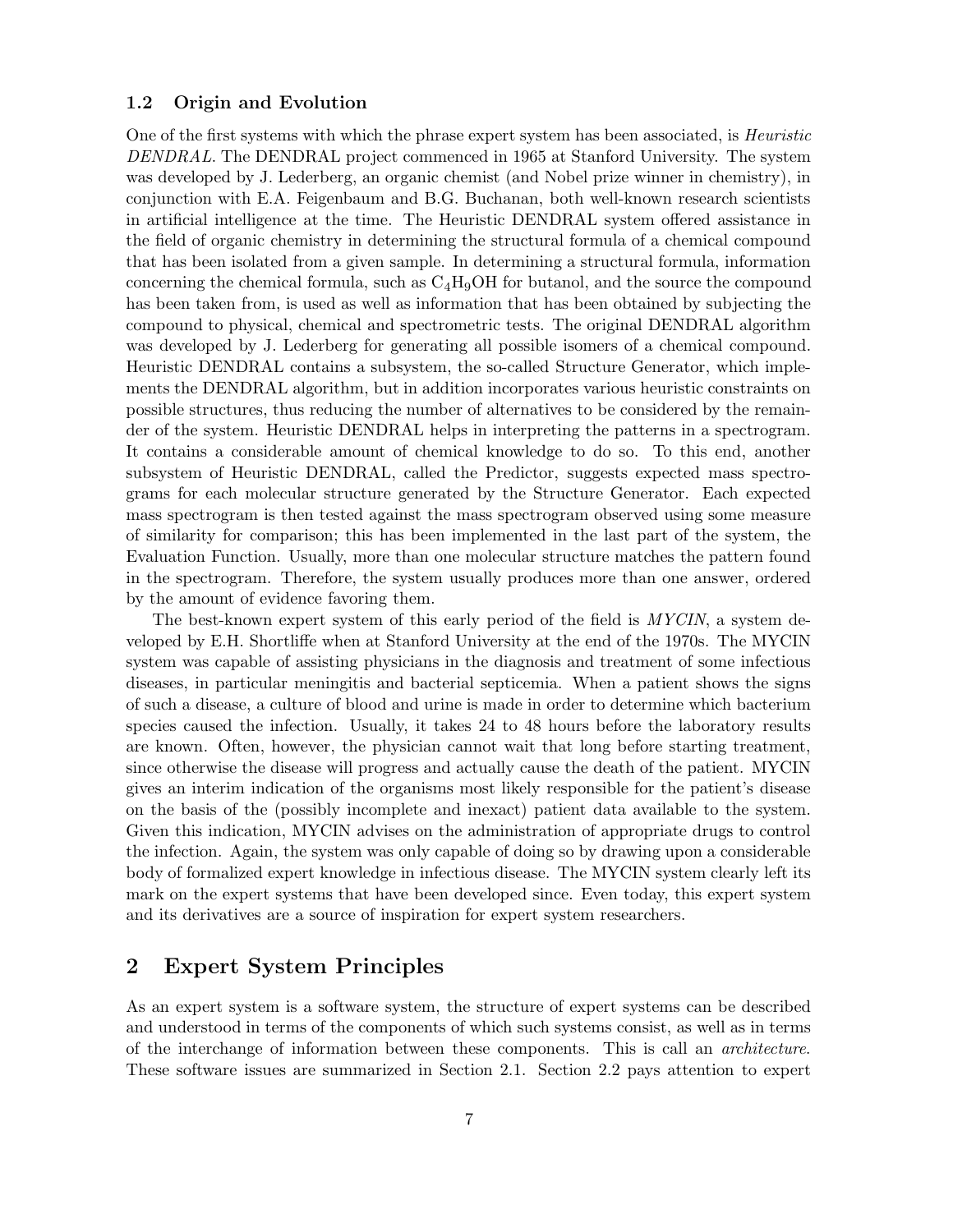

Figure 1: Global architecture of an expert system.

systems as programs solving particular types of problem.

### 2.1 Expert System Architecture

In the early years, expert systems were written in a high-level programming language, usually in LISP. However, using such a programming language as an expert system building tool, demands disproportionate attention to the implementational aspects of the system unrelated to the problem domain. Moreover, the expert knowledge of the domain and the algorithms for applying this knowledge will become densely interwoven. This leads to systems that, once constructed, are practically not adaptable to changing views about the domain of concern. Expert knowledge, however, is dynamic: knowledge and experience are continuously changing, requiring modifications of the corresponding expert system. Attempts to solve this problem led to the view that the domain knowledge and algorithms for applying this knowledge should be separated explicitly. This principle constitutes the paradigm of today's expert system design:

```
expert\ system = knowledge + problem-solving\ methods
```
Accordingly, today's expert systems typically have two basic components as shown in Figure 1:

- A knowledge base that captures the domain-specific knowledge, and
- An *inference engine* that consists of algorithms for manipulating the knowledge represented in the knowledge base to solve a problem presented to the system.

In addition, an expert system may contain facilities to explain, illustrate or offer documentation for its reasoning steps, often called explanation facilities. During the development of a system it might be worthwhile to trace the reasoning behavior in more detail, which is provided by a trace facility. The capabilities of an inference engine are typically used to implement particular problem-solving methods, for example methods to solve diagnostic problems.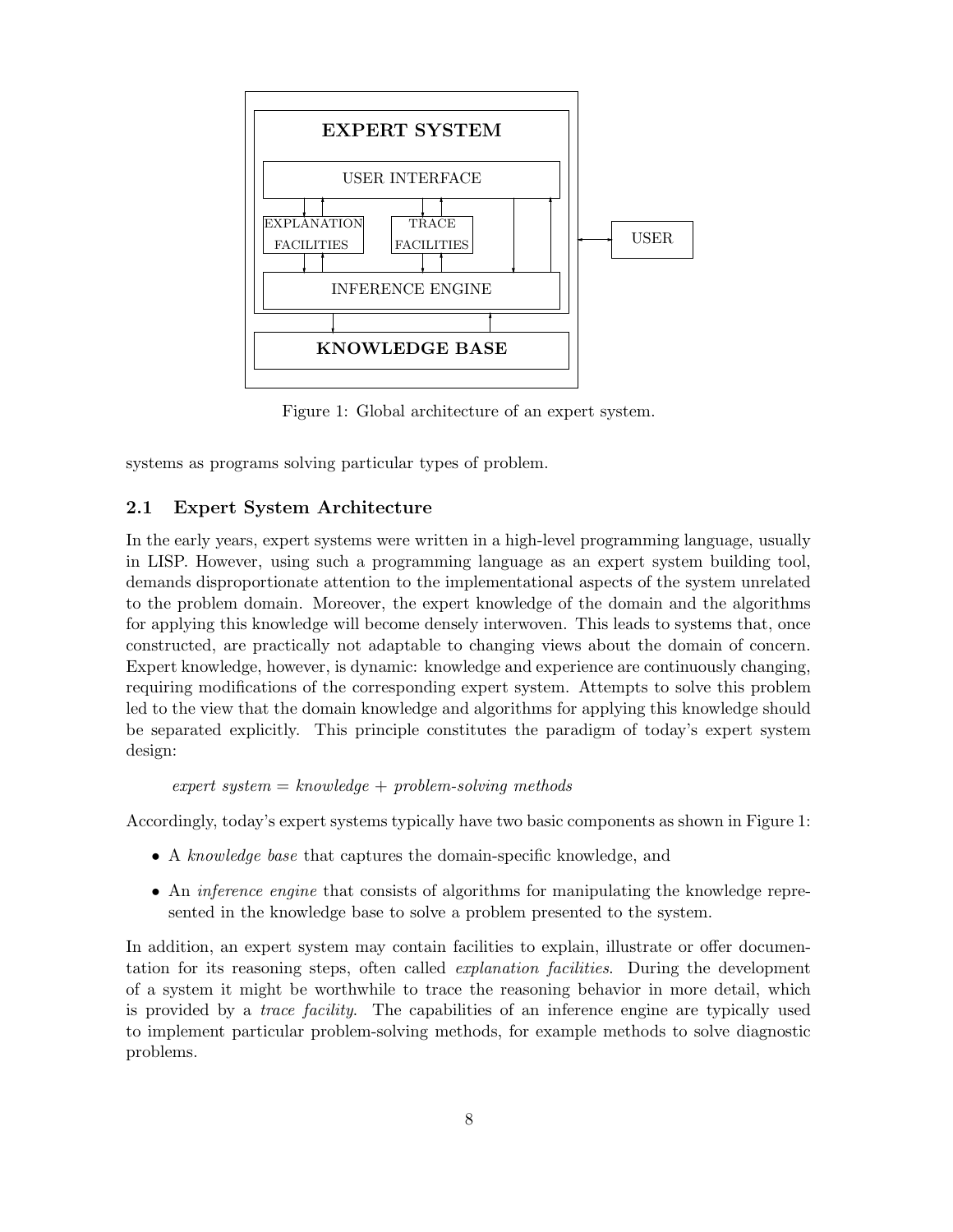Modern expert systems are rarely written in a high-level programming language. Instead, they are built in a special software environment, known under various names like *expert system* shells, expert-system builder tools, or knowledge-based system toolkit. An early example of such an environment is EMYCIN (Essential MYCIN), a system that emerged from MYCIN by stripping it of its knowledge concerning infectious disease. Other, more recent examples, include CLIPS, JESS, AION-DS. Also the PROLOG programming language is eminently suitable to implement expert systems.

Every expert system shell or builder tool offers a formal language, called a knowledgerepresentation formalism, for encoding the domain knowledge in the knowledge base. Furthermore, they provide one or more inference engines that are capable of manipulating knowledge that is represented in the formalism. The developer of an expert system is therefore shielded from most of the system's algorithmic aspects; only the domain-specific knowledge has to be provided and expressed in the knowledge-representation formalism, whereas the reasoning as offered by the tool may need to be tailored to the type of problem solving required. Note that several advantages arise from the property that a knowledge base can be developed separately from the inference engine. A knowledge base can be developed and refined stepwise. Errors and inadequacies can be easily remedied without making changes to the program text necessary. Furthermore, an expert-system builder tool can be used to develop expert systems for different problem domains, which may save in development time and costs.

## 2.2 Problem-solving Methods

As said above, the inference engine of an expert system shell is normally customized to obtain more specific problem-solving methods. An example is a diagnostic method that is able to use causal knowledge about the relationship between causes and the associated effects to explain observed malfunction of a device in terms of possible causes of that malfunction. Sometimes the same problem can be solved in different ways, using different types of knowledge and different methods. For example, the faults of a device can also be diagnosed by using expert knowledge saying that a particular combination of findings is typical for the occurrence of a particular fault. In this case, so-called heuristic associations rather than causal knowledge is used to diagnose malfunction. More about this will be said below where the formal properties of some methods will be examined. Typical examples of problems for which specific methods have been developed are:

- diagnosis
- prediction
- planning and scheduling
- design
- decision making

# 3 Knowledge Representation and Inference

Key issue for the suitability of any expert-system builder tool are the features it offers to model particular problem domains. In particular the knowledge-representation formalism and the types of reasoning supported are of major importance. Logic, probability theory and decision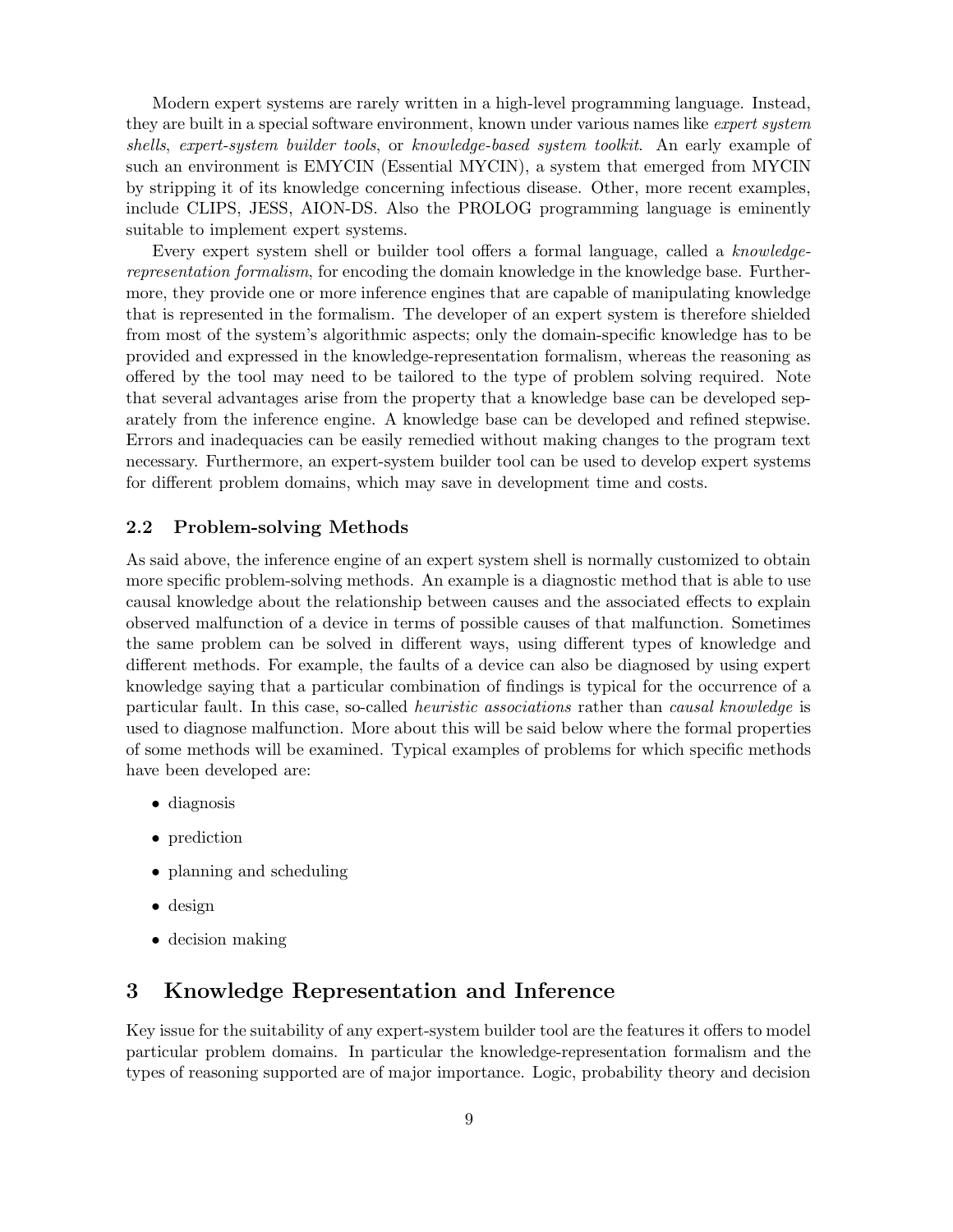theory are sufficiently general to permit describing the nature of knowledge representation, inference and problem solving without having to resort to special-purpose languages.

### 3.1 Logic Representation and Reasoning

Expert systems usually offer a number of different ways to represent knowledge in a domain, and to reason with this knowledge automatically to derive conclusions. Although the languages offered by actual systems and tools may differ in a number of ways, there are also many similarities. The aspects that the languages have in common can be best understood in terms of a logical representation, as accomplished below. The role and place of logic in artificial intelligence is discussed in more detail in 6.44: Section 1.4, in the article 'Logic in AI'.

#### 3.1.1 Horn-clause Logic

A Horn clause or rule is a logical implication of the following form

$$
\forall x_1 \cdots \forall x_m ((A_1 \land \cdots \land A_n) \to B) \tag{1}
$$

where  $A_i, B$  are literals of the form  $P(t_1, \ldots, t_q)$ , i.e. without a negation sign, representing a relationship P between terms  $t_k$ , which may involve one or more universally quantified variables  $x_j$ , constants and terms involving function symbols. As all variables in rules are assumed to universally quantified, the universal quantifiers are often omitted if this does not give rise to confusion. If  $n = 0$ , then the clause consists only of a conclusion, which may be taken as a fact. If, on the other hand, the conclusion B is empty, indicated by  $\perp$ , the rule is also called a query. If the conditions of a query are satisfied, this will give rise to a contradiction or inconsistency, denoted by  $\perp$ , as the conclusion is empty. So, an empty clause means actually inconsistency.

A popular method to reason with clauses, and Horn clauses in particular, is resolution. Let R be a set of rules not containing queries, and let  $Q \equiv (A_1 \wedge \cdots \wedge A_n) \rightarrow \bot$  be a query, then

$$
\mathcal{R} \cup \{Q\} \vdash \bot
$$

where  $\vdash$  means the application of resolution, implies that the conditions

$$
\forall x_1 \cdots \forall x_m (A_1 \wedge \cdots \wedge A_n)
$$

are not all satisfied. Since resolution is a sound inference rule, meaning that it respects the logical meaning of clauses, it also holds that  $\mathcal{R} \cup \{Q\} \models \bot$ , or equivalently

$$
\mathcal{R} \vDash \exists x_1 \cdots \exists x_m (A_1 \wedge \cdots \wedge A_n)
$$

if  $R$  only consists of Horn clauses. This last interpretation explains why deriving inconsistency is normally not really the goal of using resolution; rather, the purpose is to derive certain facts. Since resolution is only complete for deriving inconsistency, called *refutation completeness*, it is only safe to 'derive' knowledge in this indirect manner. There exist other reasoning methods which do not have this limitation. However, resolution is a simple method that is understood in considerable depth. As a consequence, state-of-the-art resolution-based reasoners are very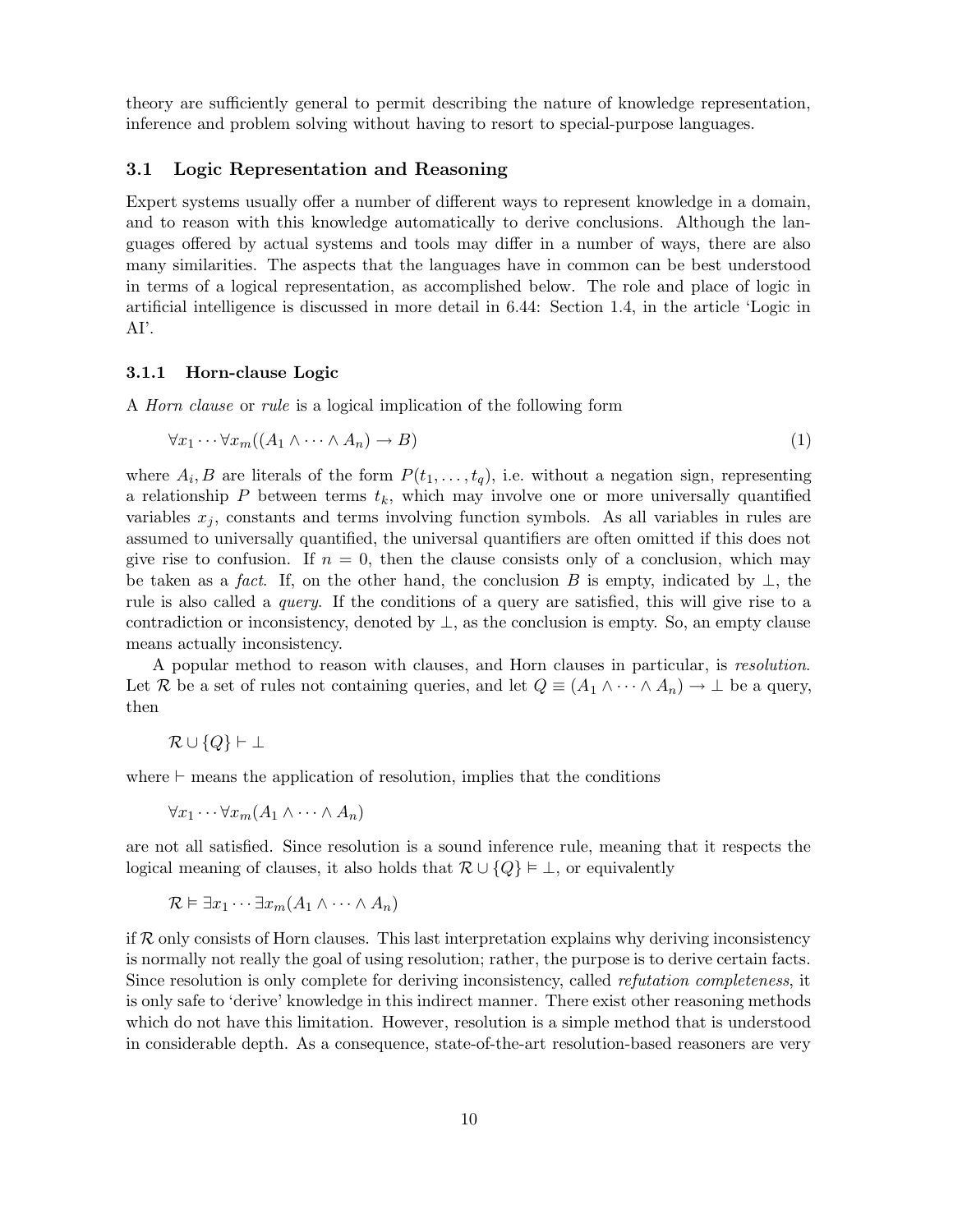efficient. Resolution can also be used with clauses in general, which are logical expressions of the form

$$
(A_1 \wedge \cdots \wedge A_n) \rightarrow (B_1 \vee \cdots \vee B_m)
$$

usually represented as:

$$
\neg A_1 \vee \cdots \vee \neg A_n \vee B_1 \vee \cdots \vee B_m
$$

Rules of the form (1) are particularly popular as the reasoning with propositional Horn clauses is known to be possible in linear time, whereas reasoning with propositions or clauses in general (where the right-hand side consists of disjunctions of literals) is known to be NP complete, i.e. may require time exponential in the size of the clauses. Note that allowing negative literals at the left-hand site of a rule is equivalent to having disjunctions at the right-hand side. Using a logical language that is more expressive than Horn-clause logic is sometimes unavoidable, and special techniques have been introduced to deal with their additional power.

Let KB be a knowledge base consisting of a set (conjunction) of rules, and let F be a set of facts observed for a particular problem  $P$ , then there are generally three ways in which a problem can be solved, yielding different types of solutions. Let  $P$  be a problem, then there are different classes of solutions to this problem:

• Deductive solution: S is a *deductive solution* of a problem  $P$  with associated set of observed findings  $F$  iff

$$
KB \cup F \models S \tag{2}
$$

and KB ∪  $F \not\models \bot$ , where S is a set of solution formulae.

• Abductive/inductive solution: S is an abductive solution of a problem  $\mathcal P$  with associated set of observed findings  $F$  iff the following *covering condition* 

$$
KB \cup S \cup K \models F \tag{3}
$$

is satisfied, where K stands for *contextual knowledge*. In addition, it must hold that KB ∪  $S \cup C \not\models \bot$  (consistency condition), where C is a set of logical constraints on solutions. For the abductive case, it is assumed that the knowledge base KB contains a logical representation of *causal knowledge* and S consists of facts; for the inductive case, KB consists of background facts and S, called an *inductive solution*, consists of rules.

• Consistency-based solution: S is a consistency-based solution of a problem  $P$  with associated set of observed findings  $F$  iff

$$
KB \cup S \cup F \nvDash \bot \tag{4}
$$

Note that a deductive solution is a consistent conclusion that follows from a knowledge base KB and a set of facts, whereas an abductive solution acts as a hypothesis that *explains* observed facts in terms of causal knowledge, i.e. cause-effect relationships. An inductive solution also explains observed facts, but in terms of any other type of knowledge. A consistency-based solution is the weakest kind of solution, as it is neither required to be concluded nor is it required to explain observed findings.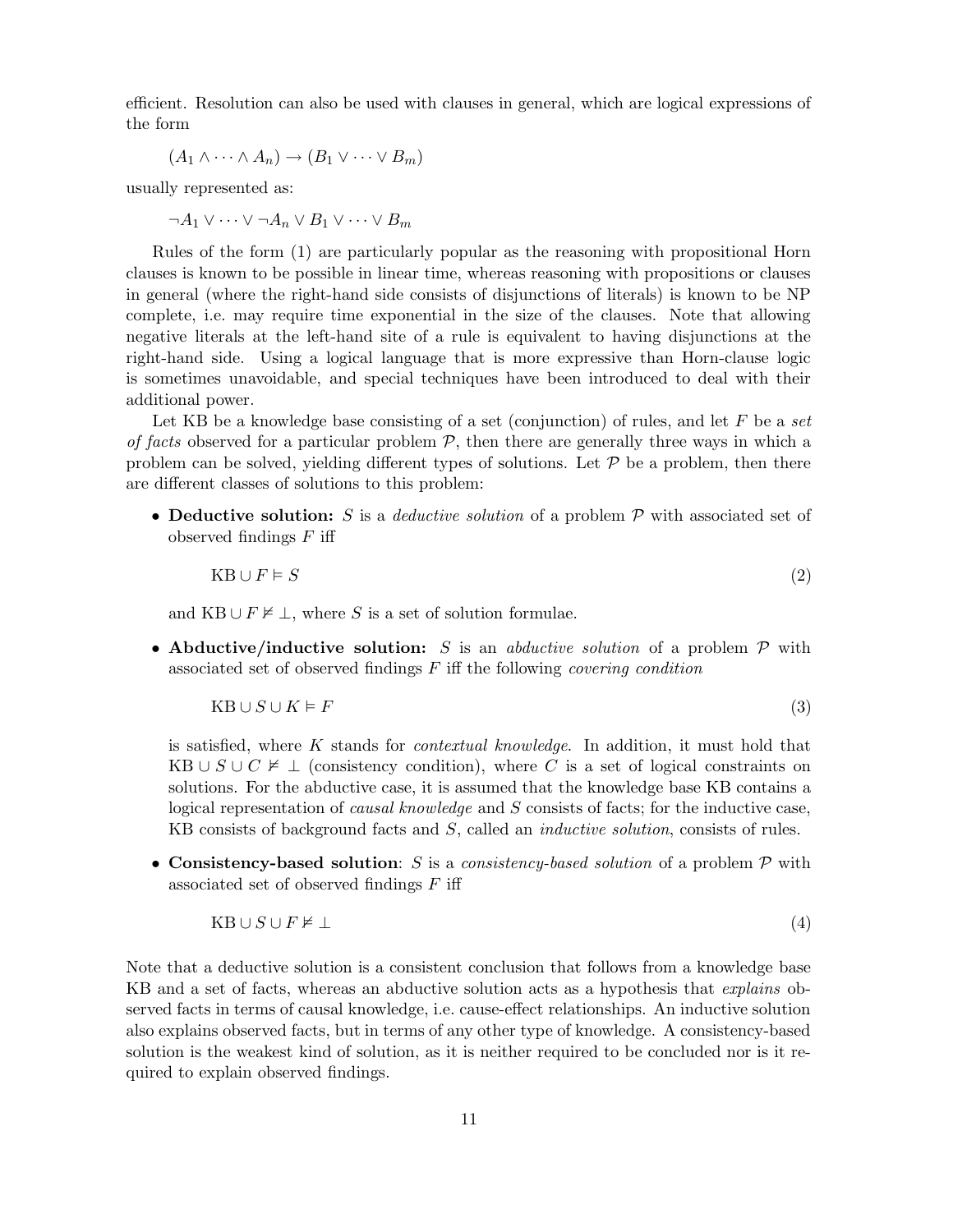#### 3.1.2 Objects, Attributes and Values

Even though facts or observed findings can be represented in many different ways, in many expert systems facts are represented in an object-oriented fashion. This means that facts are described as properties, or *attributes*, of objects in the real world. Attributes of objects can be either multivalued, meaning that an object may have more than one of those properties at the same time, or singlevalued, meaning that values of attributes are mutually exclusive.

In logic, multivalued attributes are represented by predicate symbols, e.g.:

Parent(John, Ann) ∧ Parent(John, Derek)

indicates that the 'object' John, represented as a constant, has two parents (the attribute 'Parent'): Ann and Derek, both represented by constants. Furthermore, singlevalued attributes are represented as function symbols, e.g.

 $gender(John) = male$ 

Here, 'gender' is taken as a singlevalued attribute, 'John' is again a constant object, and 'male' is the value, also represented as a constant.

It is, of course, also possible to state general properties of objects. For example, the following bi-implication:

 $\forall x \forall y \forall z ((\text{Parent}(x, y) \land \text{Parent}(y, z)) \leftrightarrow \text{Grandparent}(x, z))$ 

defines the attribute 'Grandparent' in terms of the 'Parent' attribute.

Another typical example of reasoning about properties of objects is inheritance. Here one wishes to associate properties of objects with the classes the objects belong to, mainly because this yields a compact representation offering in addition insight into the general structure of a problem domain. Consider, for example, the following knowledge base KB:

 $\forall x(\text{Vehicle}(x) \rightarrow \text{HasWheels}(x))$  $\forall x (\text{Car}(x) \rightarrow \text{Vehicle}(x))$  $\forall x (\text{Car}(x) \rightarrow number-of-wheels(x) = 4)$ 

Clearly, it holds that

 $KB \cup \{Car(Bugatti)\}\models number-of-wheels(Bugatti)=4$ 

as the third rule expresses that as a typical property of cars. However, the knowledge base also incorporates more general properties of cars, such as:

 $KB \cup \{Car(Bugatti)\}\models Vehicle(Bugatti)$ 

Now, given the fact that a car is a vehicle, we can now also conclude

 $KB \cup \{Car(Bugatti)\}\models HasWheels(Bugatti)$ 

The example knowledge base discussed above can also be represented as a graph, called an object taxonomy, and is shown in Figure 2. Here ellipses indicate either classes of objects (Car and Vehicle) or specific objects (Bugatti). Solid arcs in the graph indicate that a class of objects is a subclass of another class of objects; a dashed arc indicates that the parent object is an element – often the term 'instance' is used instead – of the associated class of objects. The term 'inheritance' that is associated with this type of logical reasoning derives from the fact that the reasoning goes from the children to the parents in order to derive properties.

Describing the objects in a domain, usually but not always in a way resembling a taxonomy, usually with the intention to obtain a formal description of the terminology in a domain, is known as an ontology.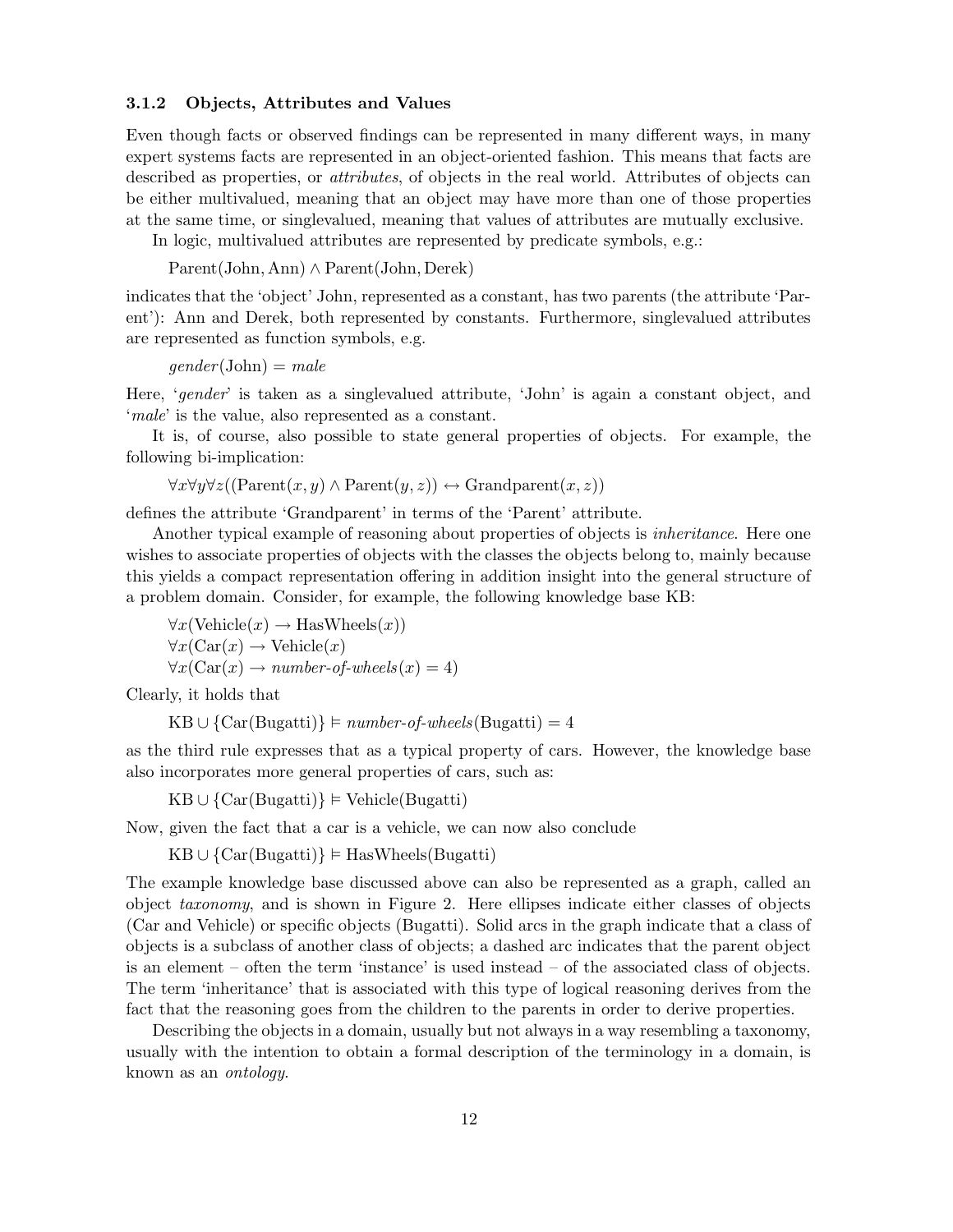

Figure 2: An object taxonomy.

## 3.2 Diagnostic Problem Solving

Above, the general features of knowledge representation and inference in expert systems were sketched. Most of the insight that has been gained in the field, however, concerns particular methods with associated knowledge to handle classes of problems. As said above, inference or reasoning methods can be used to implement problem-solving methods. A typical example is the diagnosis of disorders in patients or faults in equipment by diagnostic methods. Many different methods have been developed for that purpose. Three well-known diagnostic methods with their associated types of knowledge will be discussed in the following.

#### 3.2.1 Deductive Diagnosis

Most of the early expert systems, including DENDRAL and MYCIN, were based on expert knowledge concerning the relationships among classes expressed by rules. In the reasoning process these rules were subsequently used to classify cases into categories. This problemsolving method is known as *heuristic classification*, as most of the knowledge encoded in the rules is empirical or heuristic in nature rather than based on first principles. The form of the rules is:

$$
(c_1 \wedge \cdots \wedge c_k \wedge \sim c_{k+1} \wedge \cdots \wedge \sim c_n) \to c
$$

where  $c_i$  is either a condition on input data or on a subclass. The rules are *generalized* rules, as conditions may be prefixed by a special negation sign ∼, called negation by absence. It represents a special case of the closed-world assumption (CWA, cf. Secion 6.44, Article 1.3 'Logic in AI'); a condition  $\sim c_i$  only succeeds if there is at least one finding concerning the associated attribute. Formally:

$$
\sim A(o, v) \equiv \exists x (A(o, x) \land x \neq v)
$$

for object  $o$  and value  $v$ , where  $o$  and  $v$  are constants. If the attribute  $A$  represents a measurement or test, then negation by absence checks whether the test has been carried out, yielding a result different from the one specified.

Consider the following toy medical knowledge base KB: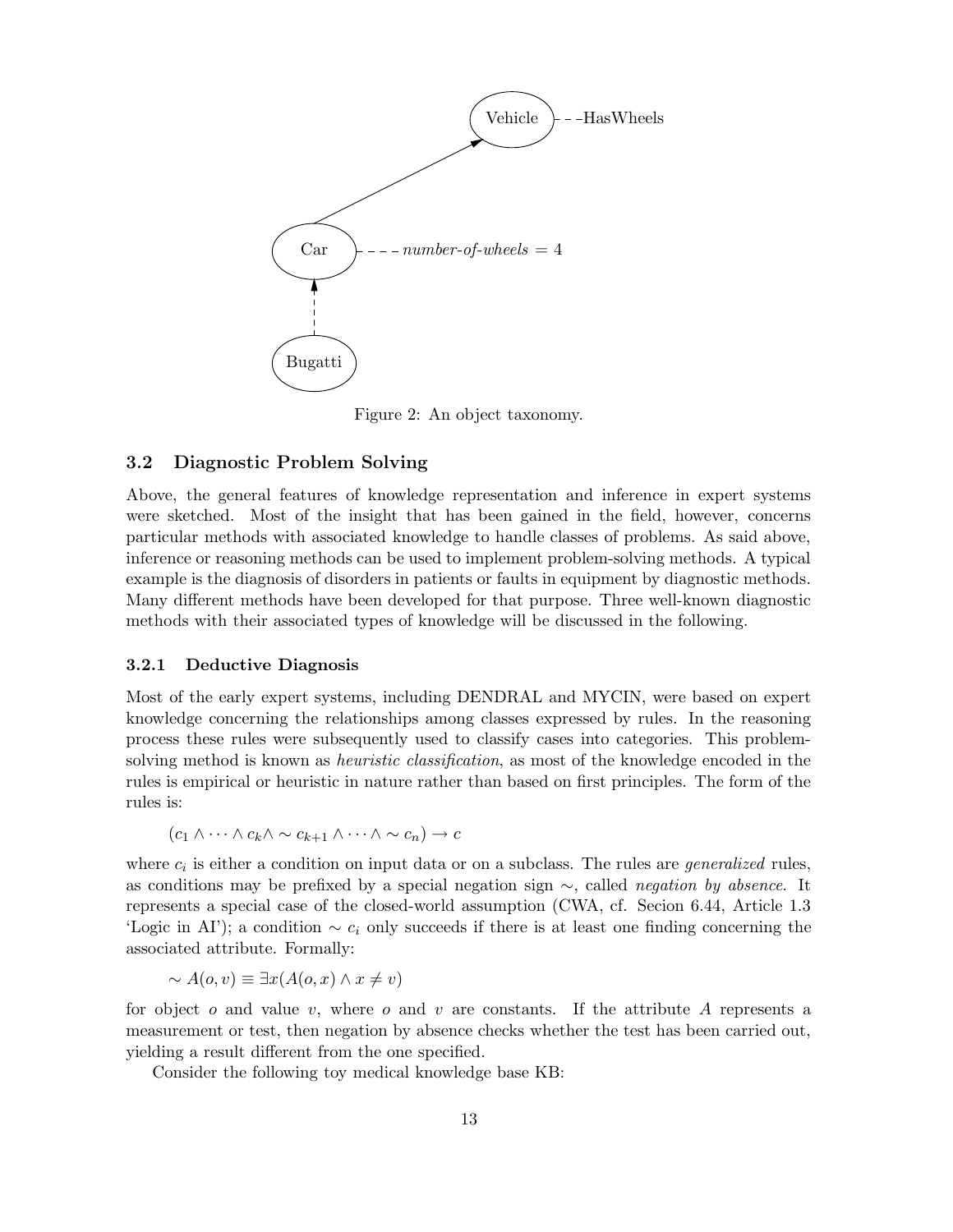$$
\forall x ((\text{Symptom}(x, coupling) \land \sim \text{Symptom}(x, chest-pain) \land \text{Sign}(x, fever)) \rightarrow \text{Disorder}(x, flu)) \forall x ((temp(x) > 38) \rightarrow \text{Sign}(x, fever))
$$

Then it holds that:

KB ∪ {temp(John) = 39, Symptom(John, coughing)}  $\models_{NA}$  Disorder(John, coughing)

using negation by absence  $(NA)$ . Note that  $Sign(John, fever)$  is true, and may be viewed as a classification of the finding  $temp(John) = 39$ ; ∼ Symptom(John, *chest-pain*) holds due to negation by absence. Both rules in the knowledge base KB above are examples of heuristic classification rules.

### 3.2.2 Abductive Diagnosis

In abductive diagnosis, use is made of causal knowledge to diagnose a disorder in medicine or to determine faults in a malfunctioning device. Causal knowledge can be represented in many ways, but a rather convenient and straight-forward way to represent causal knowledge is by taking logical implication as standing for the causal relationship. Thus, rules of the form:

$$
d_1 \wedge \cdots \wedge d_n \quad \to \quad f \tag{5}
$$

$$
d_1 \wedge \cdots \wedge d_n \quad \to \quad d \tag{6}
$$

are obtained, where  $d_i$  stands for a condition concerning a defective component or disorder; the conjunctions in (5) and (6) indicate that these conditions interact to either cause observable finding f or another abnormal condition  $d$  as effect. Sometimes uncertainty is added, usually represented in a non-numerical way as an assumption  $\alpha$ :

$$
d_1 \wedge \cdots \wedge d_n \wedge \alpha_f \quad \to \quad f \tag{7}
$$

$$
d_1 \wedge \cdots \wedge d_n \wedge \alpha_d \quad \to \quad d \tag{8}
$$

The literals  $\alpha$  may be either assumed to be true or false, meaning that f and d are a possible, but not necessary, consequences of the simultaneous occurrence of  $d_1, \ldots, d_n$ .

An *abductive diagnosis*  $S$  is now simply an abductive solution, where literals in  $S$  are restricted to  $d_i$ 's and  $\alpha$ 's. The contextual knowledge may be extra conditions on rules which cannot be derived, but must be assumed and may act to model conditional causality. For simplicity's sake it is assumed here that  $K$  is empty. The set of constraints  $C$  may for instance consist of those findings f which have not been observed, and are assumed to be absent, i.e.  $\neg f$  is assumed to hold.

Consider, for example, the causal model with set of defects and assumptions:

$$
\Delta = \{fever, influenza, sport, \alpha_1, \alpha_2\}
$$

and observable findings

$$
\Phi = \{ \textit{chills}, \textit{thirst}, \textit{myalgia}, \neg \textit{chills}, \neg \textit{thirst}, \neg \textit{myalgia} \}
$$

'Myalgia' means painful muscles. The following knowledge base KB contains medical knowledge concerning influenza and sport, both 'disorders' with frequent occurrence: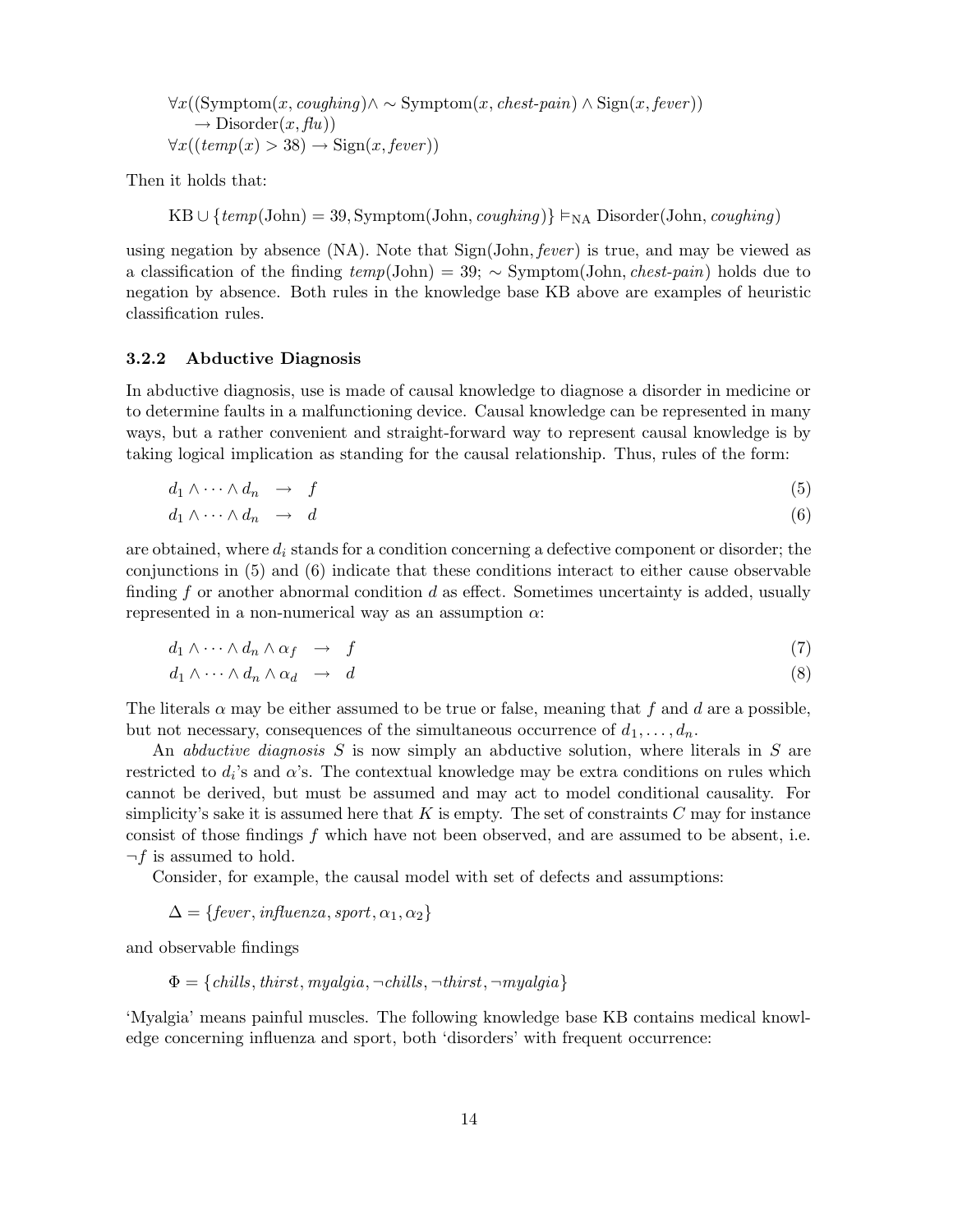

Figure 3: A knowledge base with causal relations.

 $fever \wedge \alpha_1 \rightarrow \text{chills}$  $influenza \rightarrow fever$  $fever \rightarrow thirst$  $influenza \wedge \alpha_2 \rightarrow myalgia$  $sport \rightarrow myalgia$ 

For example,  $\text{influenza}\wedge\alpha_2\rightarrow \text{myalgia}$  means that influenza may cause myalgia;  $\text{influenza}\rightarrow$ fever means that influenza always causes fever. For illustrative purposes, a causal knowledge base as given above is often depicted as a labelled, directed graph G, which is called a causal net, as shown in Figure 3. Suppose that the abductive diagnostic problem with set of facts

 $F = \{thirst, myalgia\}$ 

must be solved. As constraints we take  $C = \{\neg \text{chills}\}\.$  There are several solutions to this abductive diagnostic problem (for which the consistency and covering conditions are fulfilled):

 $S_1 = \{influenza, \alpha_2\}$  $S_2 = \{influenza, sport\}$  $S_3 = \{fever, sport\}$  $S_4 = \{fever, influenza, \alpha_2\}$  $S_5 = \{influenza, \alpha_2, sport\}$  $S_6 = \{fever, influenza, sport\}$  $S_7 = \{fever, influenza, \alpha_2, sport\}$ 

Note that  $S = {\alpha_1, \alpha_2, fewer, influenza}$  is incompatible with the constraints C.

#### 3.2.3 Consistency-based Diagnosis

In consistency-based diagnosis, in contrast to abductive diagnosis, the malfunctioning of a device is diagnosed by using mainly knowledge of the normal structure and normal behavior of the components of a device or system. For each component  $\text{COMP}_j$  its normal behavior is described by logical implications of the following form:

$$
\forall x((\text{COMP}_j(x) \land \neg \text{Ab}(x)) \to \text{Behavior}_j(x))
$$

The literal  $\neg Ab(x)$  expresses that the behavior associated with the component only holds when the assumption that the component is not abnormal, i.e.  $\neg Ab(c)$ , is true for component c. Sometimes knowledge of abnormal behavior is added to implications of the form above, having the form:

$$
\forall x ((\text{COMP}_j(x) \land \text{Ab}(x)) \rightarrow \text{Behavior}_j(x))
$$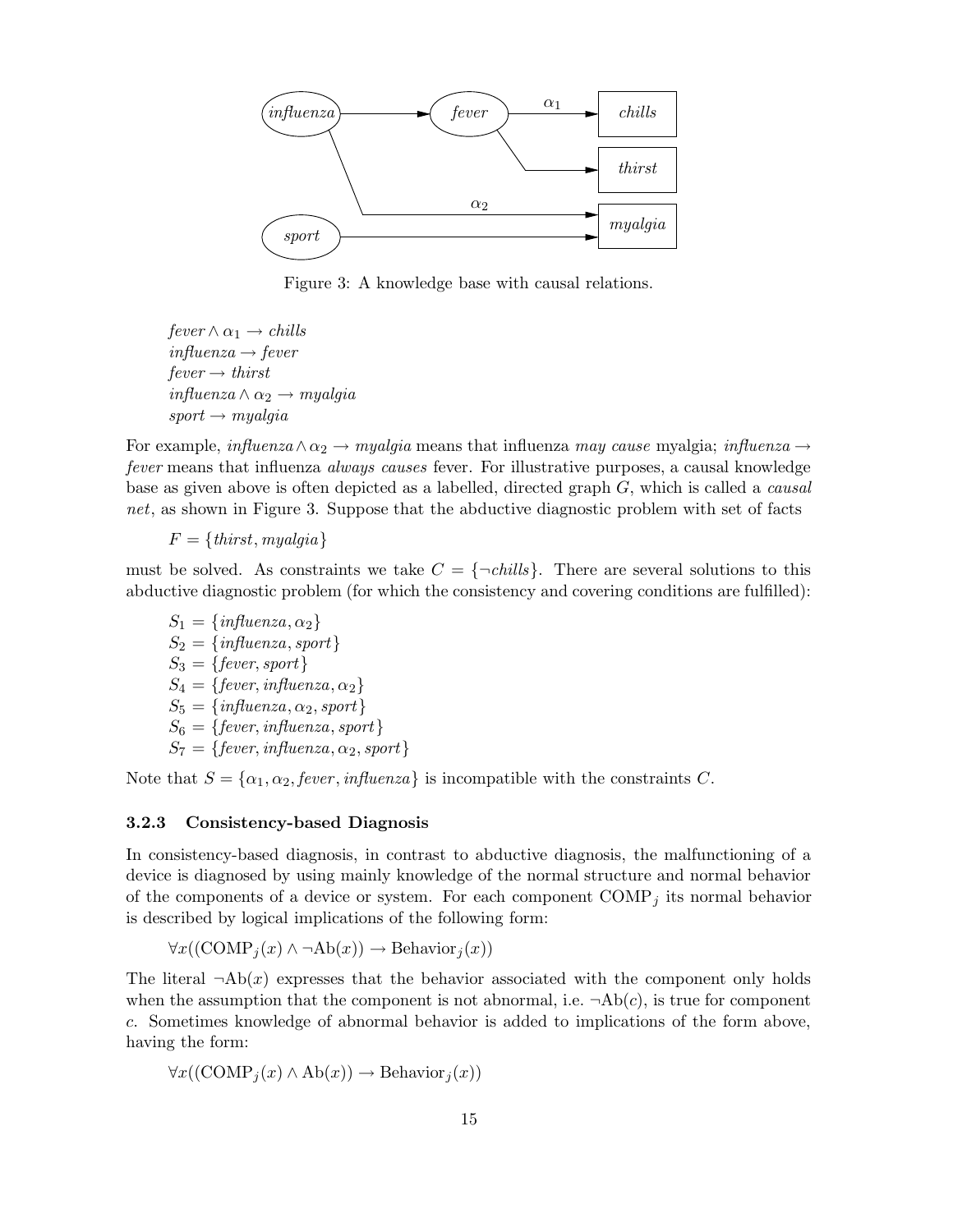

Figure 4: Full adder.

These may result in a reduction in the number of possible diagnoses to be considered. Logical behavior descriptions of the form discussed above are part of a system description, referred to by SD. In addition to the generic descriptions of the expected behavior of components, a system description also includes logical specifications of how the components are connected to each other (the structure of the system or device), and the names of the actual components making up the system or device. The system description is now taken as the knowledge base KB of an expert system. Problem solving basically amounts to adopting particular assumptions about every COMP<sub>j</sub>(c), either whether  $Ab(c)$  is true or false. This sort of reasoning is called assumption-based or hypothetical reasoning.

Consider the logical circuit depicted in Figure 4, which represents a full adder, i.e. a circuit that can be used for the addition of two bits with carry-in and carry-out bits. The components  $X_1$  and  $X_2$  represent exclusive-OR gates,  $A_1$  and  $A_2$  represent AND gates, and  $R_1$ represents an OR gate.

The system description KB consists of the following axioms:

$$
\forall x (\text{ANDG}(x) \land \neg \text{Ab}(x) \rightarrow out(x) = and(in1(x), in2(x)))
$$
  

$$
\forall x (\text{XORG}(x) \land \neg \text{Ab}(x) \rightarrow out(x) = xor(in1(x), in2(x)))
$$
  

$$
\forall x (\text{ORG}(x) \land \neg \text{Ab}(x) \rightarrow out(x) = or(in1(x), in2(x)))
$$

which describe the (normal) behavior of each individual component (gate), and

 $out(X_1) = in\mathcal{Z}(A_2)$  $out(X_1) = in1(X_2)$  $out(A_2) = in1(R_1)$  $in1 (A_2) = in2(X_2)$  $in1(X_1) = in1(A_1)$  $in2(X_1) = in2(A_1)$  $out(A_1) = in2(R_1)$ 

which gives information about the connections between the components, i.e. information about the normal structure, including some electrical relationships. Finally, the actual gates are defined:

$$
\frac{\text{ANDG}(A_1)}{\text{ANDG}(A_2)}
$$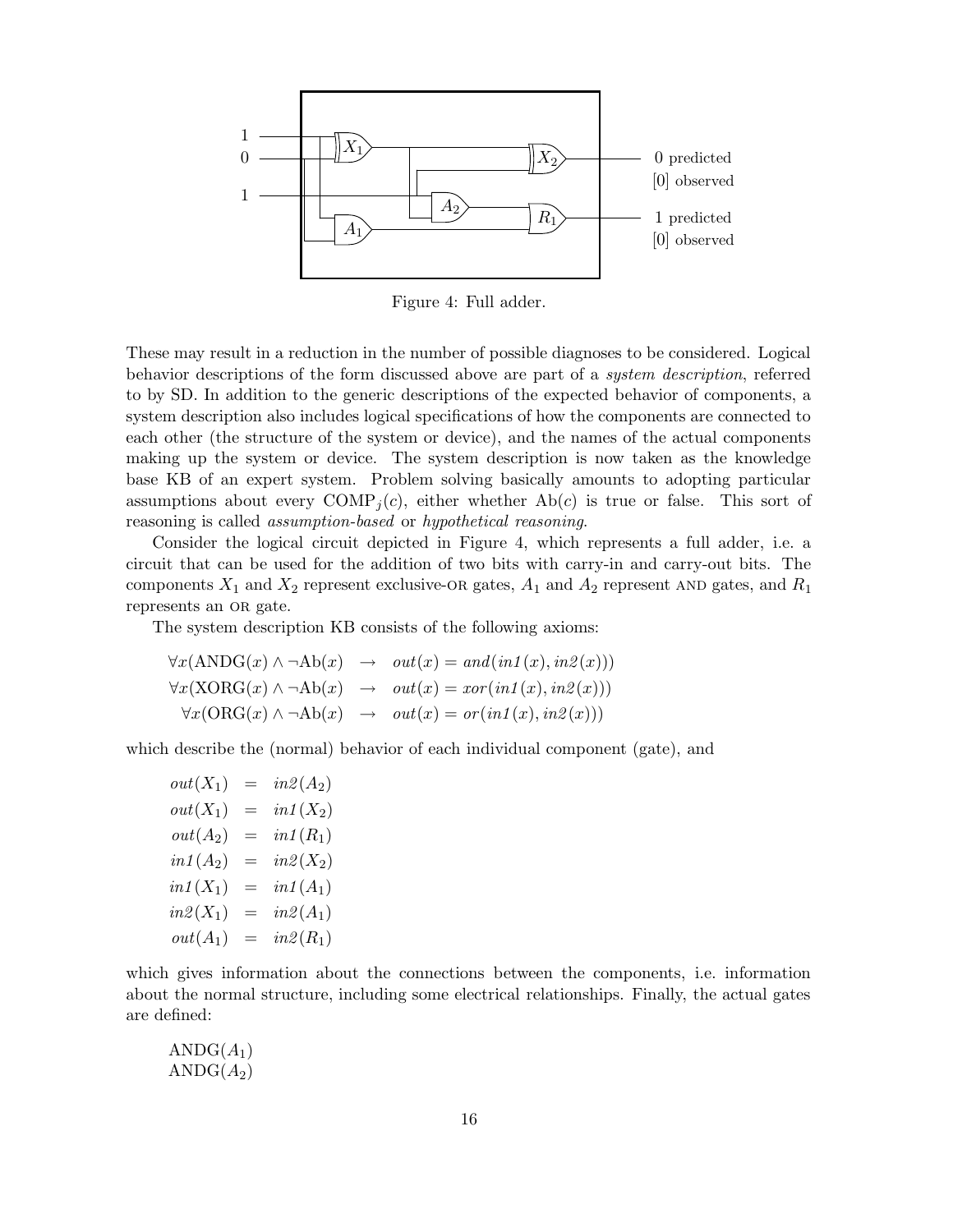$XORG(X_1)$  $XORG(X_2)$  $ORG(R_1)$ 

Appropriate axioms of a Boolean algebra are also assumed to be available.

Now, it assumed that the following observations have been made:

 $F = \{in1(X_1) = 1, in2(X_1) = 0, in1(A_2) = 1, out(X_2) = 0, out(R_1) = 0\}$ 

Note that  $out(R_1) = 1$  is predicted using the model of normal structure and behavior in Figure 4, which is in contrast with the observed output  $out(R_1) = 0$ . This indicates that the device is malfunctioning. This is also verified by noting that when assuming all components to behave normally, i.e.  $S = \{\neg Ab(c) \mid c \in \text{COMPS}\},\$ it follows that

 $\mathbf{KB} \cup S \cup F$ 

is inconsistent. This confirms that some of the output signals observed differ from those expected under the assumption that the circuit is functioning normally.

Diagnosing the problem simply consists of assuming particular components to be abnormal  $(Ab(c)$  is true for those components), and checking whether the result is still inconsistent. If it is not, a diagnosis has been found. So, a consistency-based diagnosis is a consistency-based solution S consisting of a conjunction of Ab literals, one for every component.

Consider again the example above. Here,

$$
S = \{ Ab(X_1), \neg Ab(X_2), \neg Ab(A_1), \neg Ab(A_2), \neg Ab(R_1) \}
$$

is a consistency-based diagnosis as

 $KB \cup S \cup F \nvDash \bot$ 

Note that  $X_1$  is possibly faulty, as assuming it to be abnormal yield no output for this components, so  $A_2$  will not receive the necessary 1 to make the output of  $R_1$  inconsistent with the observations. Of course, the are many other solutions as well.

## 3.3 Configuring and Design

Configuring a device or system amounts to making choices of which and how components need to be combined to yield the requested device or system. Designing a system involves even more degrees of freedom than configuring a system, but is related to that task. Designing and configuring have in common that (partial) results must fulfill certain contraints and requirements. A simple example of a design problem is shown in Figure 5.

In this design problem, filling in the box with the components of a full adder as in Figure 4 would in fact be one way to obtain the requested functional behavior, but there are other possibilities as well. Let KB be a knowledge base consisting of generic logical descriptions of the functional behavior of the components which may be used to design a system. Let the set of observed findings  $F$  be equal to the set  $O$  of expected outputs; the context  $K$ of the problem is assumed to be equal to the set of inputs I. Finally, let  $S$  stand for the resulting design solution, consisting of the actual components and interconnections between components. We call S a potential design solution iff

 $KB \cup S \cup K \models F$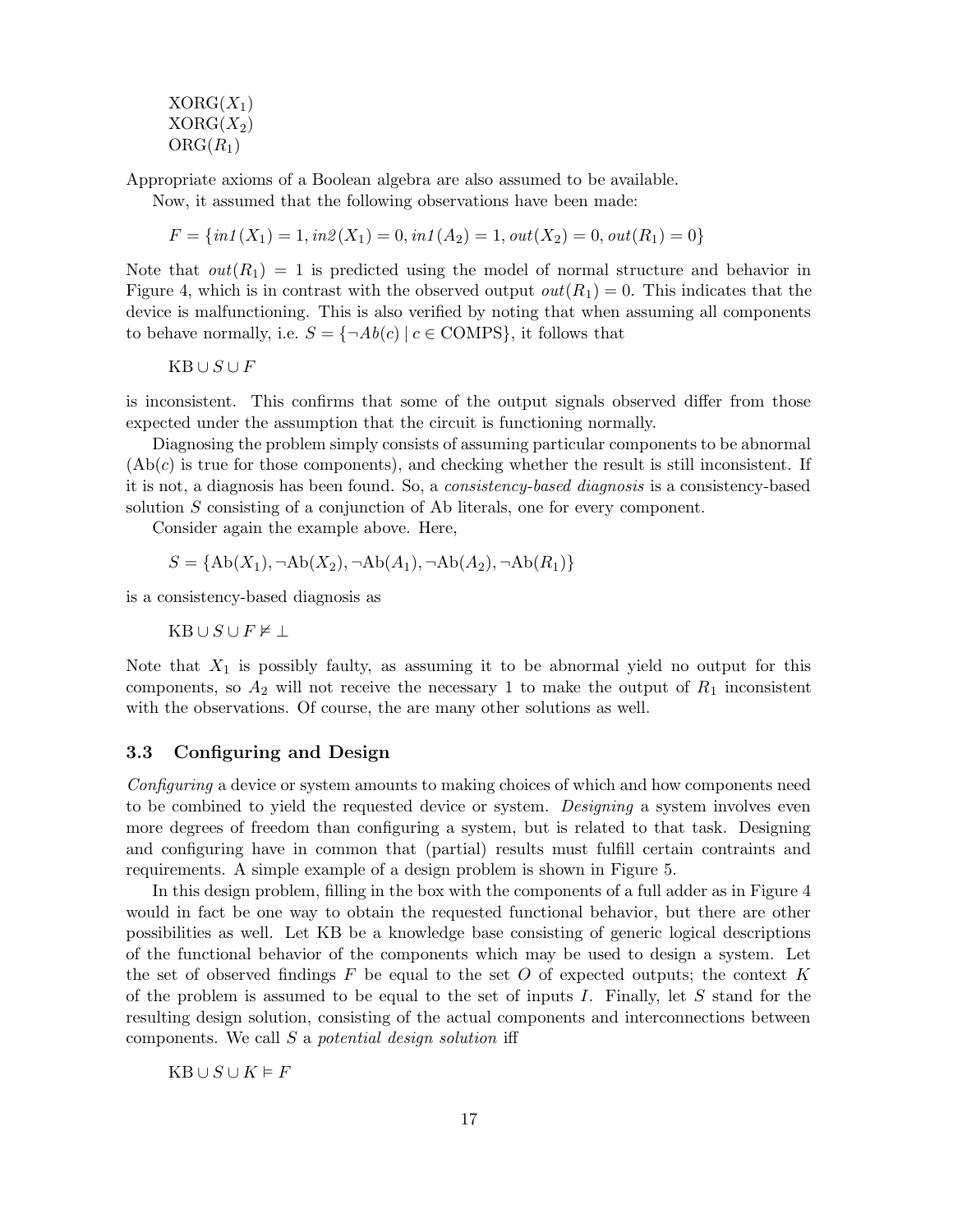

Figure 5: Functional requirements of a circuit.

i.e. the covering condition holds. Using the consistency condition with constraints C allows us to check the solution. The result is then an acceptable design solution S. In other words, S is an inductive solution to the design problem.

In the case of the example in Figure 5, the knowledge base KB could for example consist of the following formulae:

$$
\forall x (\text{ANDG}(x) \rightarrow out(x) = and(in1(x), in2(x)))
$$
  

$$
\forall x (\text{XORG}(x) \rightarrow out(x) = xor(in1(x), in2(x)))
$$
  

$$
\forall x (\text{ORG}(x) \rightarrow out(x) = or(in1(x), in2(x)))
$$

which describe the behavior of each type of component. Several of the components may be used, sometimes more than once, in designing the system Y.

For the inputs and outputs it holds that:

$$
K = \{ in1(Y) = 1, in2(Y) = 0, in3(Y) = 1 \}
$$

and

$$
F = \{out1(Y) = 0, out2(Y) = 0\}
$$

A potential design solution  $S$  may include the following elements:

$$
ANDG(A_1)
$$
  
\n
$$
ANDG(A_2)
$$
  
\n
$$
XORG(X_1)
$$
  
\n
$$
XORG(X_2)
$$
  
\n
$$
ORG(R_1)
$$
  
\n
$$
in1(Y) = in1(X_1)
$$
  
\n
$$
in2(Y) = in2(X_1)
$$
  
\n
$$
in3(Y) = in2(A_1)
$$
  
\n
$$
out1(Y) = out(K_2)
$$
  
\n
$$
out2(Y) = out(R_1)
$$
  
\n
$$
out(X_1) = in2(A_2)
$$
  
\n
$$
out(X_1) = in1(X_2)
$$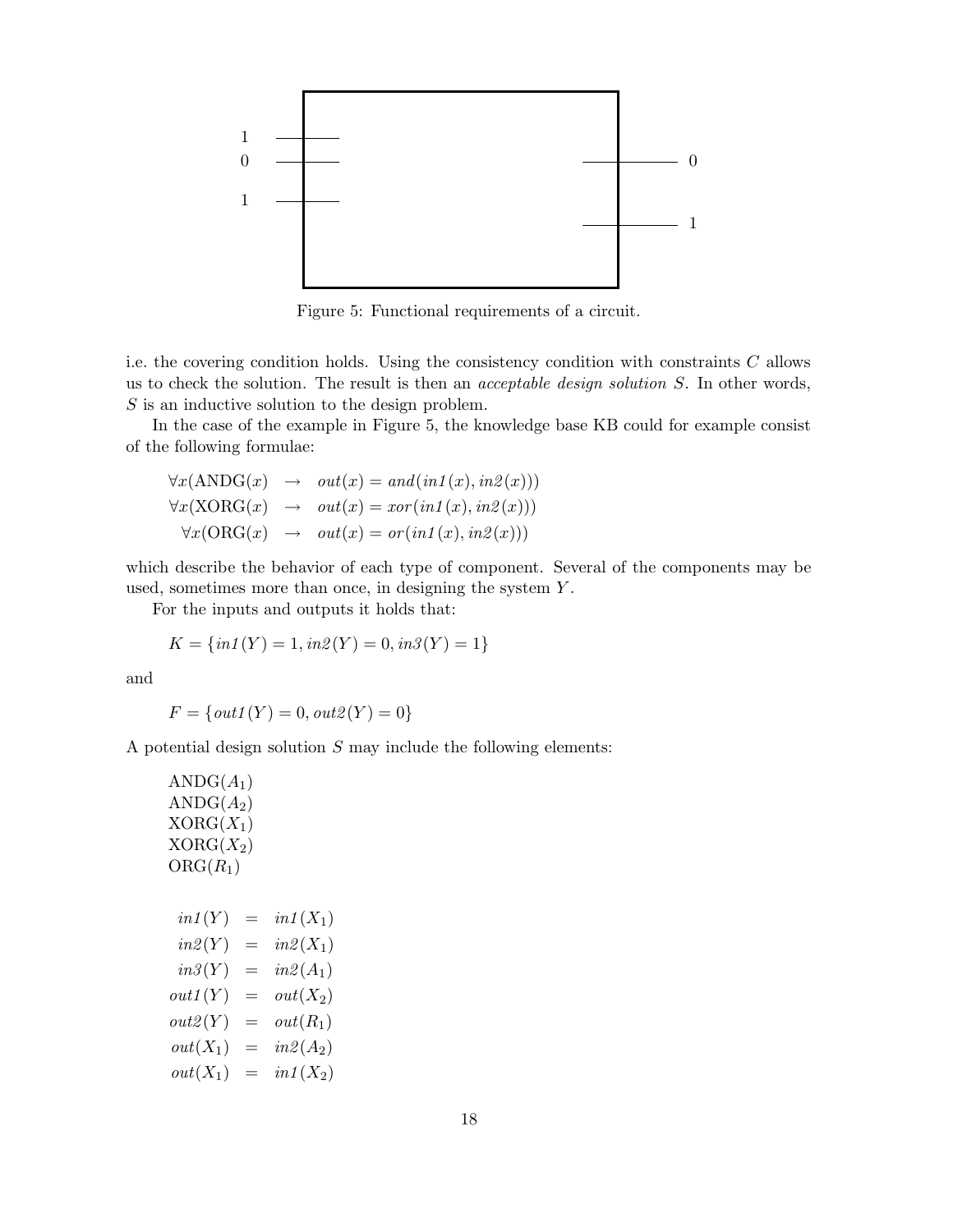$out(A_2) = in1(R_1)$  $in1 (A_2) = in2(X_2)$  $in1(X_1) = in1(A_1)$  $in2(X_1) = in2(A_1)$  $out(A_1) = in2(R_1)$ 

Obviously, this design solution is able to derive the expected output  $F$  given the knowledge base KB and the input  $K$ .

One of the major problems of automatic design is to cut down on the number of possibilities that must be considered. Even for the simple problem discussed in the example above, finding an acceptable design solution will be intractable. By using additional domain knowledge, it may be possible to focus the reasoning process.

#### 3.4 Uncertainty

Up until now, it has been assumed that in representing and solving a problem in a domain dealing with uncertainty is not of major importance. As this does not hold for many problems, the possibility to represent and reason with the uncertainty associated with a problem is clearly of significance. There have been a number of early attempts where researchers have augmented rule-based, logical methods with uncertainty methods, usually different from probability theory, although sometimes also related. However, those methods are now outdated, and have been replaced by methods which take probability theory as a starting point. In the context of expert systems, in particular the formalism of Bayesian belief networks has been successful. Expert systems built using this formalism are called *probabilistic expert systems* or normative expert systems.

A Bayesian belief network  $\mathcal{B} = (G, Pr)$ , also called *causal probabilistic network*, is a directed acyclic graph  $G = (V(G), A(G))$ , consisting of a set of nodes  $V(G) = \{V_1, \ldots, V_n\}$ , called probabilistic nodes, representing discrete random variables, and a set of arcs  $A(G) \subseteq$  $V(G) \times V(G)$ , representing causal relationships or correlations among random variables. Consider Figure 6, which shows a simplified version of a Bayesian belief network modeling some of the relevant variables in the diagnosis of two causes of fever. The presence of an arc between two nodes denotes the existence of a direct causal relationship or other influences; absence of an arc means that the variables do not influence each other directly. The following knowledge is represented in Figure 6: variable  $F<sup>L</sup>$  is expressed to influence 'MY' and 'FE', as it is known that flu causes myalgia (muscle pain) and fever. In turn, fever causes a change in body temperature, represented by the random variable temp. Finally, pneumonia (pn) is another cause of fever.

Associated with a Bayesian belief network is a joint probability distribution Pr, defined in terms of conditional probability tables according to the structure of the graph. For example, for Figure 6, the conditional probability table

#### $Pr(FE | FL, PN)$

has been assessed with respect to all possible values of the variables FE, FL and PN. In general, the graph associated with a Bayesian belief network mirrors the (in)dependences that are assumed to hold among variables in a domain. For example, given knowledge about presence or absence of fever, neither additional knowledge of flu nor of pneumonia is able to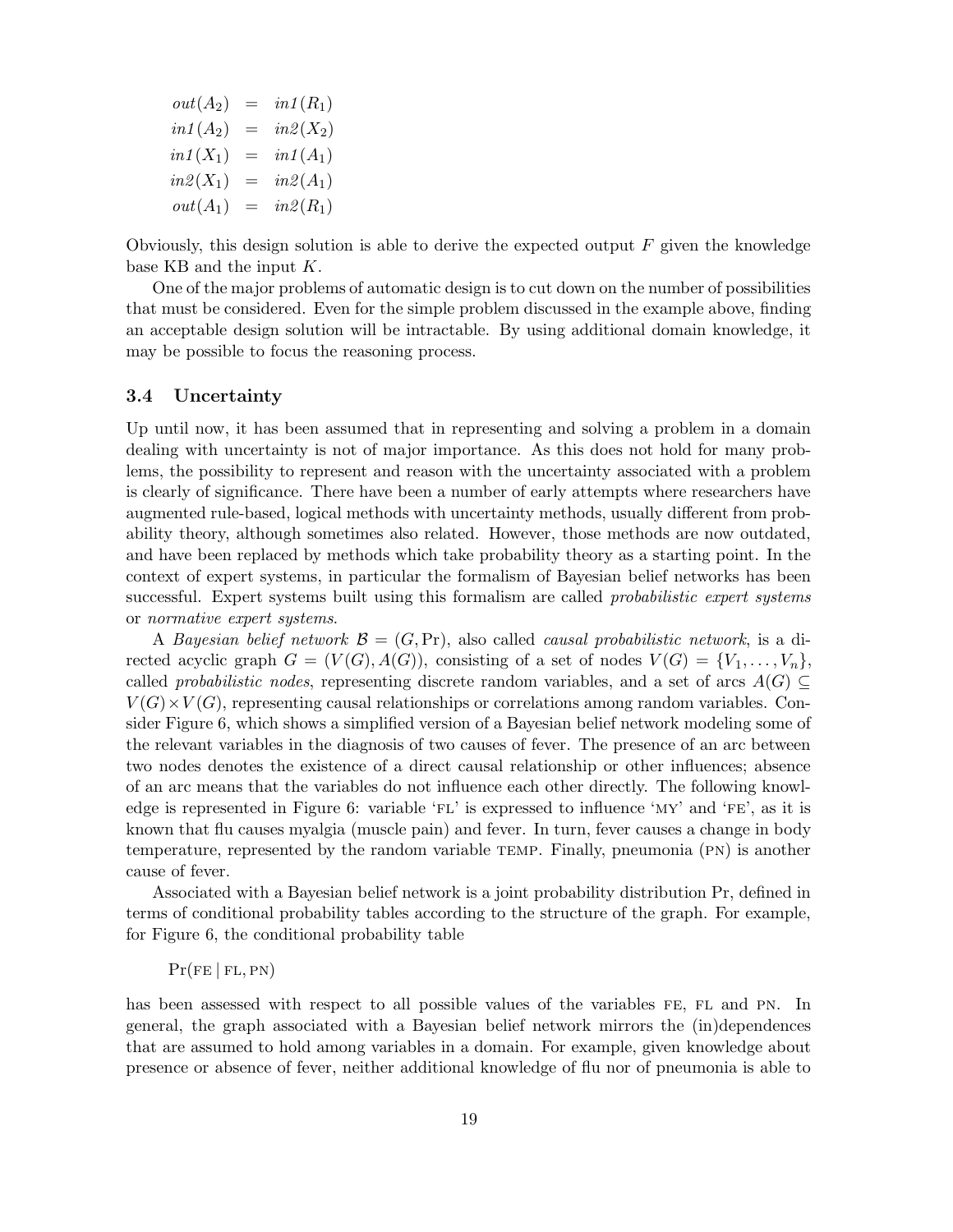

Figure 6: Bayesian network  $\mathcal{B} = (G, Pr)$  with associated joint probability distribution Pr (only probabilities  $Pr(X = y | \pi(X))$  are shown, as  $Pr(X = n | \pi(X)) = 1 - Pr(X = y | \pi(X))$ ).



Figure 7: Prior marginal probability distributions for the Bayesian belief network shown in Figure 6.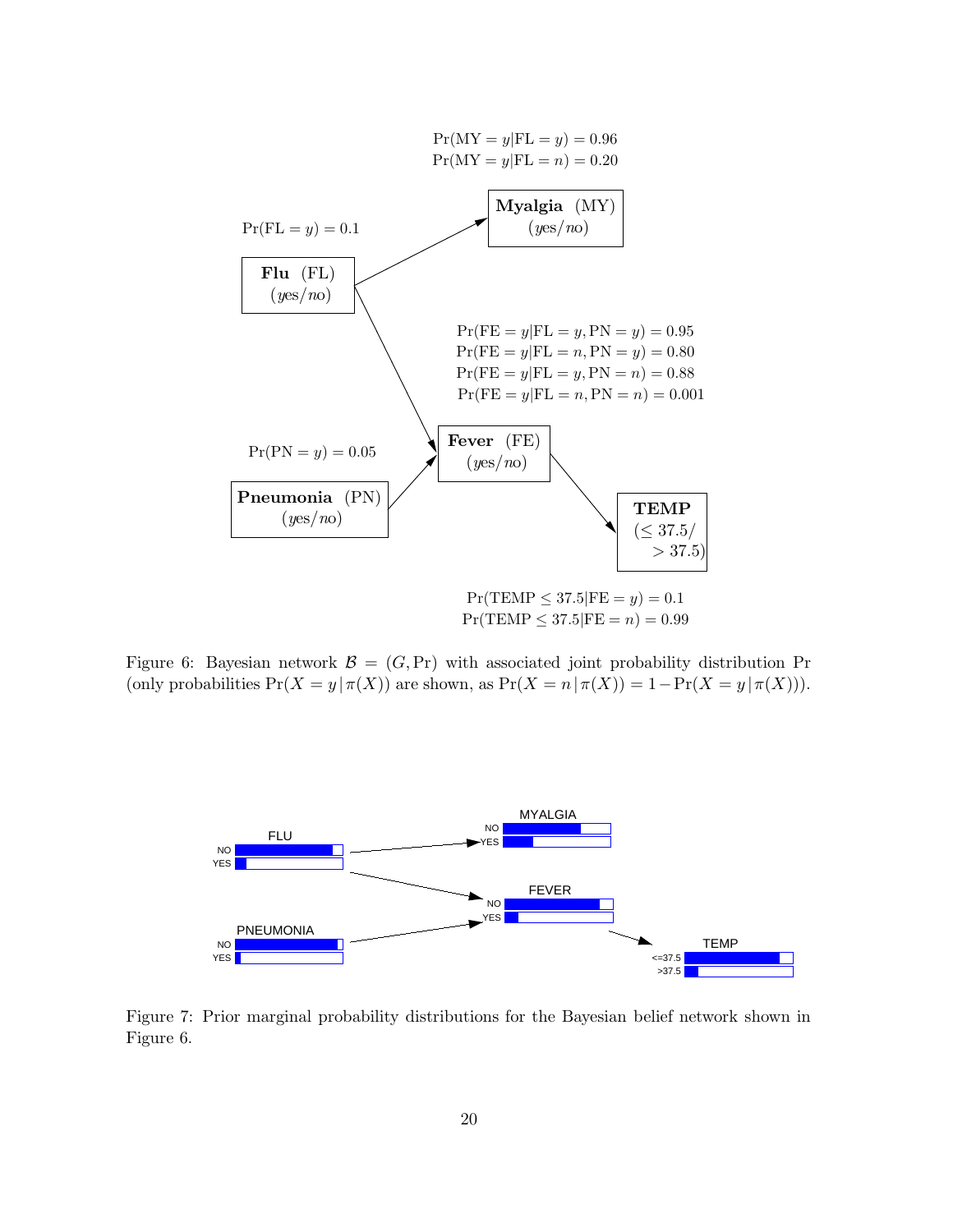

Figure 8: Posterior marginal probability distributions for the Bayesian belief network after entering evidence concerning body temperature. Note the increase in probabilities of the presence of both flu and pneumonia compared to Figure 7. It is also predicted that it is likely for the patient to have myalgia.

influence the knowledge about body temperature, since it holds that temp is conditionally independent of both pn and fl given fe.

For a joint probability distribution defined in accordance with the structure of a Bayesian network, it, therefore, holds that:

$$
\Pr(V_1,\ldots,V_n)=\prod_{i=1}^n\Pr(V_i\mid \pi(V_i))
$$

where  $V_i$  denotes a random variable associated with an identically named node, and  $\pi(V_i)$ denotes the parents of that node. As a consequence, the amount of probabilistic information that must be specified, exponential in the number of variables in general when ignoring the independencies represented in the graph, is greatly reduced.

By means of special algorithms for probabilistic reasoning – well-known are the algorithms by Pearl [13] and by Lauritzen and Spiegelhalter [11] – the marginal probability distribution  $Pr(V_i)$  for every variable in the network can be computed; this is shown for the fever network in Figure 7. In addition, a once constructed Bayesian belief network can be employed to enter and process data of a specific case, i.e. specific values for certain variables, like TEMP, yielding an updated network. Figure 8 shows the updated Bayesian network after entering evidence about a patient's body temperature into the network shown in Figure 6. Entering evidence in a network is also referred to as instantiating the network. The resulting probability distribution of the updated network,  $Pr^{E}(V_i)$ , which is a marginal probability distribution of the probability distribution  $\Pr^E$ , is equal to the posterior of the original probability distribution of the same variable, conditioned on the evidence  $E$  entered into the network:

$$
\mathrm{Pr}^E(V_i) = \mathrm{Pr}(V_i \mid E)
$$

Bayesian belief networks have also been related to logic by so called *probabilistic Horn clauses*. This formalism offers basically nothing else then a recipe to obtain a logical specification of a Bayesian belief network. Reasoning with probabilistic Horn clauses is accomplished by logical abduction; the axioms of probability theory are used to compute an updated probability distribution.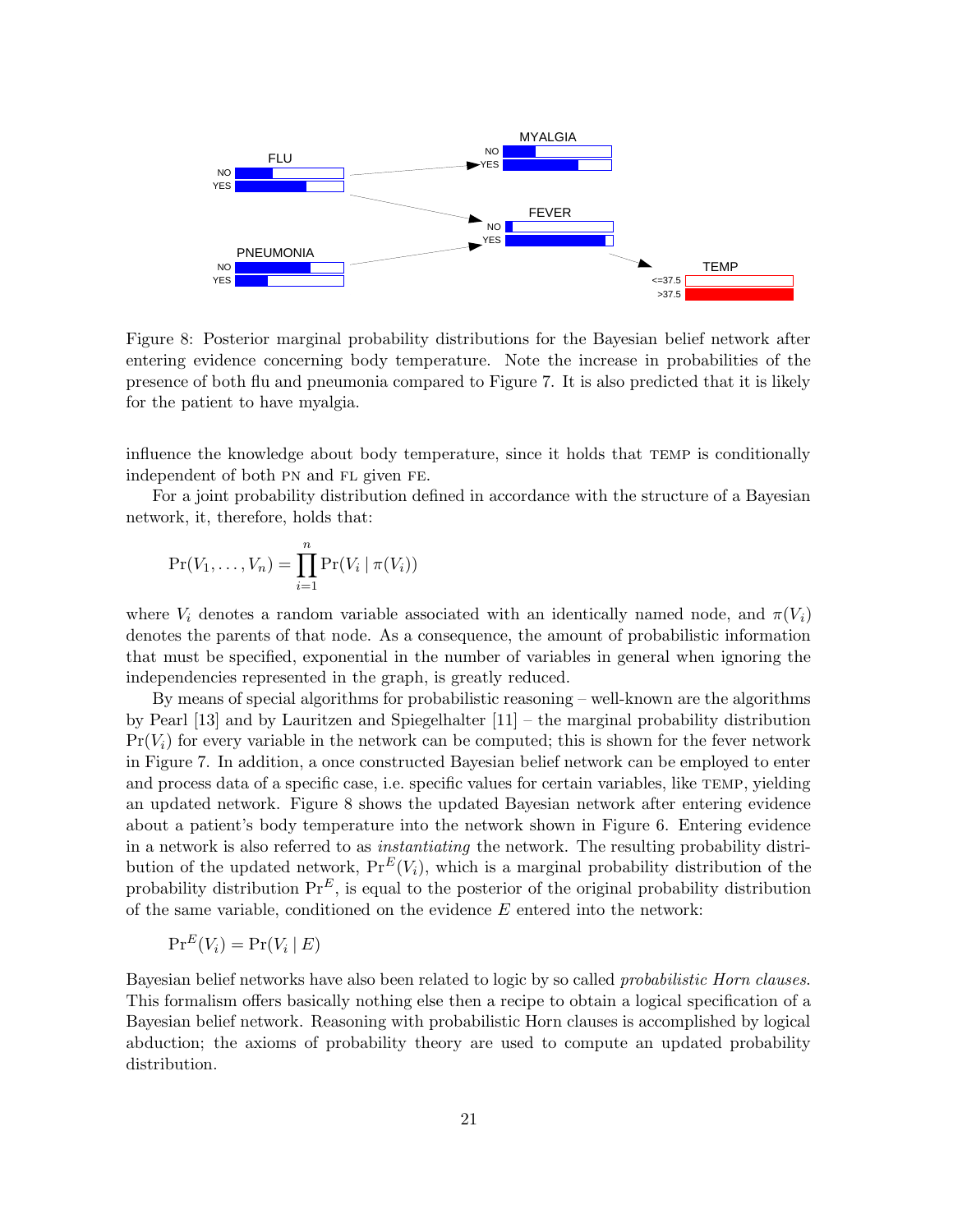

Figure 9: Influence diagram.

#### 3.5 Decision Making

The Bayesian-network formalism provides only for probabilistic reasoning. For making decisions, certain extensions to the Bayesian-network formalism are required, as offered, among others, by the influence-diagram formalism. Like a Bayesian network, an influence diagram is an acyclic directed graph  $G = (V(G), A(G))$ , except that in addition to probabilistic nodes  $O(G) \subseteq V(G)$ , two additional node types are distinguished: decision nodes  $D(G) \subseteq V(G)$ and a value node  $U \in V(G)$ , where  $O(G) \cap D(G) = O(G) \cap \{U\} = D(G) \cap \{U\} = \emptyset$ . A probabilistic node is denoted by means of a box, a decision node is indicated by means of an ellipse, and a value node is indicated by a diamond.

As holds for Bayesian networks, arcs between probabilistic nodes denote direct causal relationships or correlations. An example of such an uncertain influential relationship in Figure 9 is the arc between 'pp' (presence of the bacterium Pneumococcus in a sputum culture) and 'pn' (presence of pneumonia in a patient). Pneumococcus is a very frequent cause of pneumonia, which explains both the presence of an arc between the two nodes and also the direction of the arc. In turn, pneumonia gives rise to a number of signs and symptoms, such as fever  $(FE)$  and coughing  $(CO)$ . The arcs from the node PN to the nodes FE and CO reflect that causal knowledge.

Incoming arcs to a decision node indicate information that is required for the purpose of making a decision; therapy (TH) is the decision node in Figure 9. In the example influence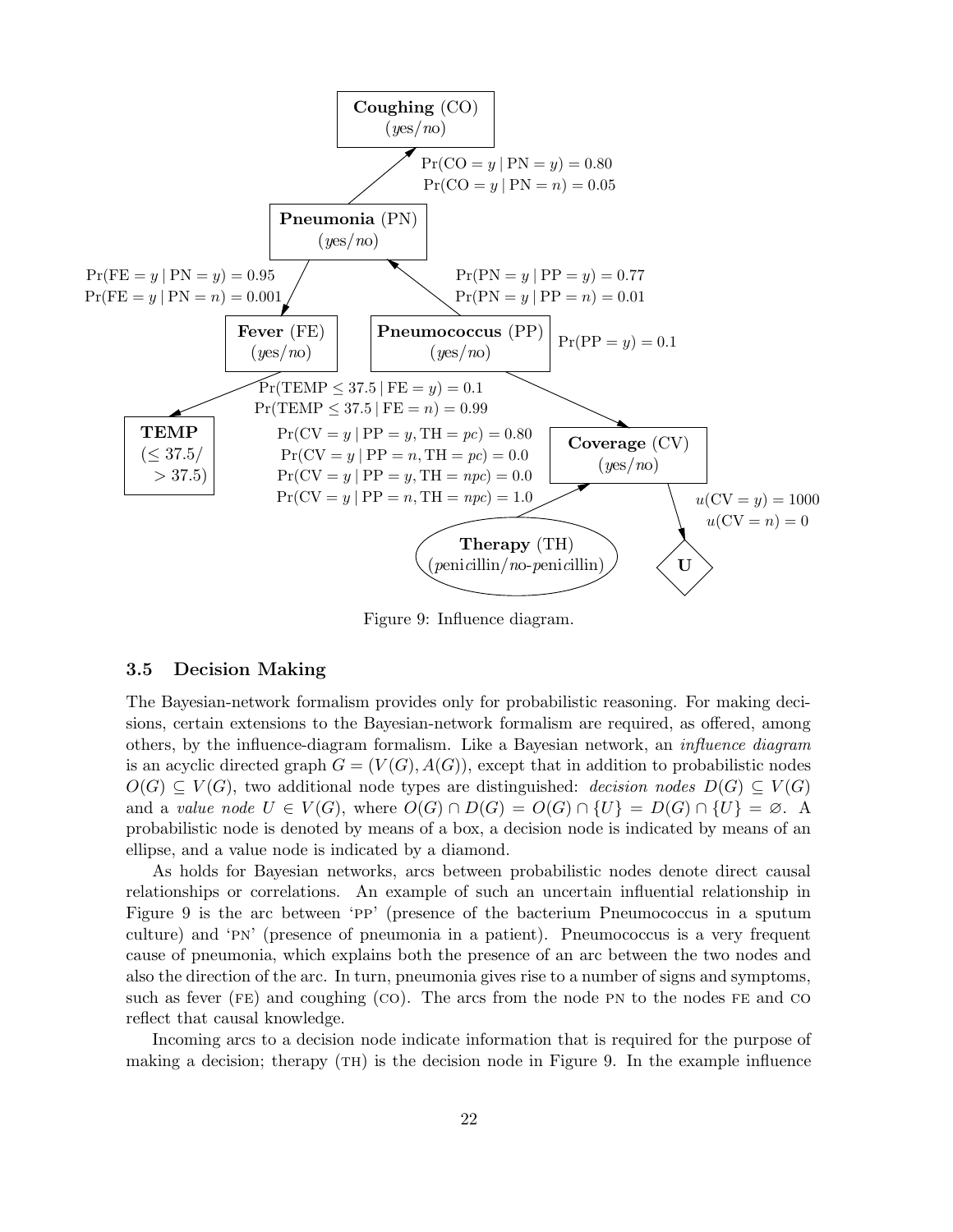diagram it is assumed that therapy selection can be done without taking any information but the effect of therapy into account. However, if particular variables, such as temp and co are instantiated, then they are handled as if there is an information arc from these nodes to the decision node th. In this example there is just a single decision node, but if there is more than one the order of decision nodes in an influence diagram expresses the order in which the decisions are made in the domain. Usually, it is assumed that this order is complete, although, in principle, a partial order can be employed to indicate alternative sequences of decisions.

In order to select the most optimal sequence of decisions, assessments of these decisions with respect to other, partially uncertain, information must be available. These assessments, called utilities, are represented by the value node. A utility is a quantitative measure of the strength of preferences for particular outcomes. Incoming arcs of the value node indicate variables on which utilities must be defined, i.e. utilities can be expressed as a *utility function*:

$$
u:C_{\pi(U)}\to\mathbb{R}
$$

where  $C_{\pi(U)}$  denotes the set of possible instantiations of parents of the value node U. In Figure 9 it is expressed that any decision concerning the best treatment for a patient with pneumonia should only be based on the coverage, i.e. the potential to kill in vivo, of the causative bacterium Pneumococcus by Penicillin. In this simplified example, many factors that normally would have been included, such as side-effects of antibiotic treatment and costs of the treatment, have been omitted.

As for Bayesian networks, the graph representation only denotes the qualitative relationships between variables; it must be supplemented with a quantitative representation to obtain an influence diagram. Example local probability distributions and a utility function for the domain of antibiotic treatment of pneumonia are shown in Figure 9. Various algorithms to evaluate influence diagrams are available, e.g. the algorithms proposed by Shachter [18] and Cooper  $[7]$ ; the result of evaluation is an optimal sequence of decisions, a *decision strategy*, obtained by computation of the maximum expected utility  $\bar{u}$  of every decision  $D \in D(G)$ given particular evidence E:

$$
\bar{u}(D \mid E) = \max_{d \in D} \sum_{c \in C_{\pi(U)}} u(c) \Pr(c \mid d, E)
$$

where possibly  $D \in \pi(U)$ , and the evidence E includes previous decisions.

## 4 Knowledge Engineering

Gathering, analyzing and modeling knowledge are activities necessarily undertaken when developing an expert system. The knowledge can be either (semi)automatically extracted from databases and datasets, using machine-learning techniques, or be obtained by consulting literature and experts in a given domain. Even though learning knowledge automatically from data is appealing, in many cases learning of knowledge appears impossible without at least substantial input from an expert in the domain. Actually modeling knowledge in building expert systems is therefore as important now as it was in the days of DENDRAL and MYCIN.

Whereas in the early days of expert systems, people had a tendency to translate collected domain knowledge almost straight into a set of rules, modern knowledge-engineering methodologies put emphasis on systematic knowledge base development, using a number of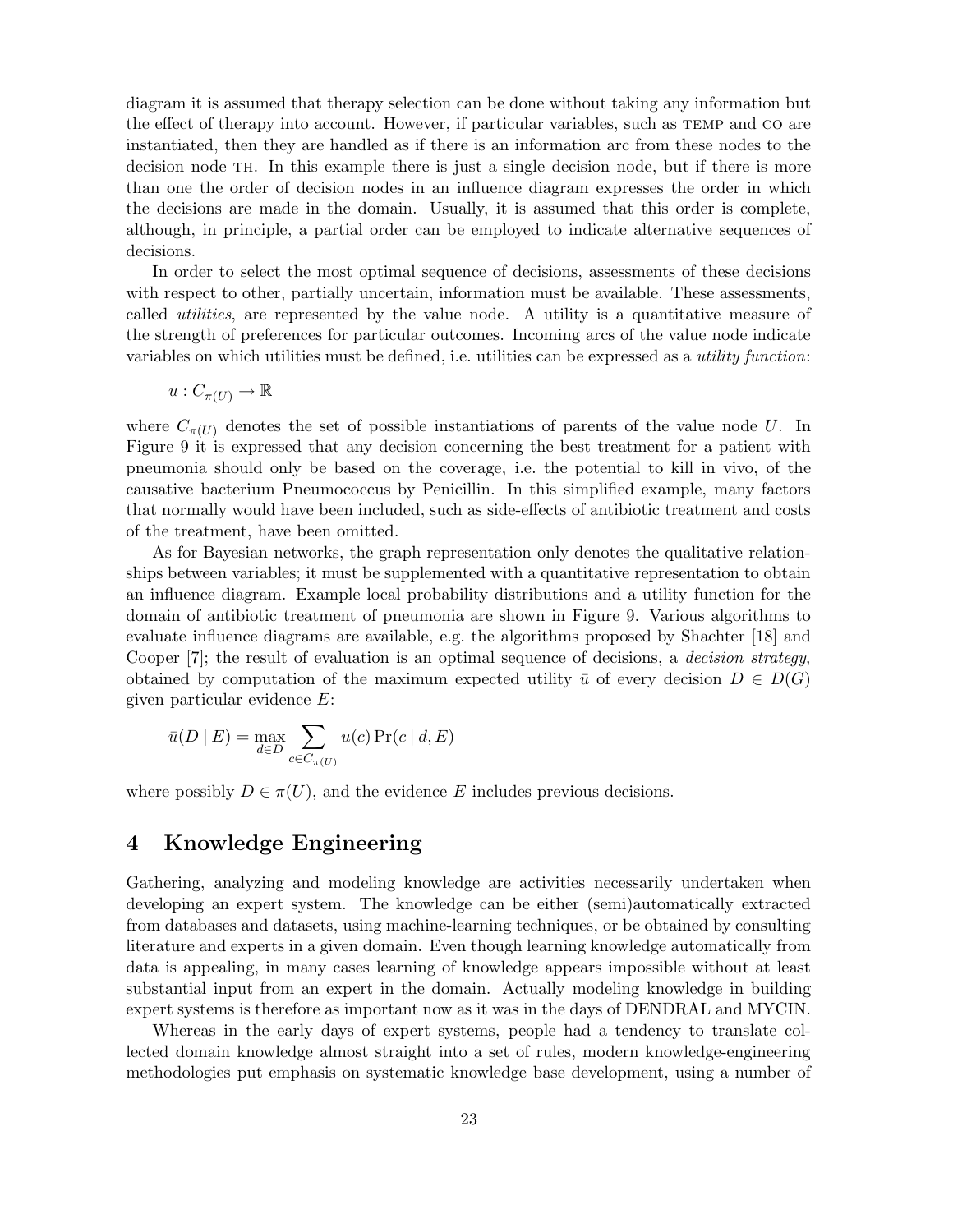

Figure 10: CommonKADS inference structure, annotated with domain knowledge (based on  $[17]$ .

intermediate results before putting it all together as a working expert system. A well-known example of such a methodology is CommonKADS.

CommonKADS takes knowledge base development as a sequence of interrelated modeling activities. The aim is to develop a so-called design model of an expert system. This consists of two separate but linked parts:

- a *communication model*, which describes in what way and how an expert system will communicate with its environment, consisting for example of the user, particular equipment, and so on;
- a knowledge model, which describes the gathered knowledge of a domain in addition to how that knowledge may be employed to solve problems in the domain.

As the major contribution of CommonKADS lies in the concept of knowledge model, the communication model will not be discussed any further.

The notion of knowledge model in CommonKADS has a broad meaning, as it does not only involve all aspects associated with the types of knowledge used in dealing with certain problems, but also the types of reasoning to be employed. As the methodology attempts to provide generic, but still precise guidelines, there is much emphasis on schemata that can be used to model related domains. It is best to illustrate the CommonKADS methodology with principles introduced in Section 3.1, as there are many similarities between the formal methods reviewed in that section and the CommonKADS approach to knowledge modeling.

CommonKADS makes a distinction between domain knowledge, inference knowledge and task knowledge. For example, in diagnostic problem solving, causal knowledge with an associated indication of those elements of the causal knowledge which may be taken as part of a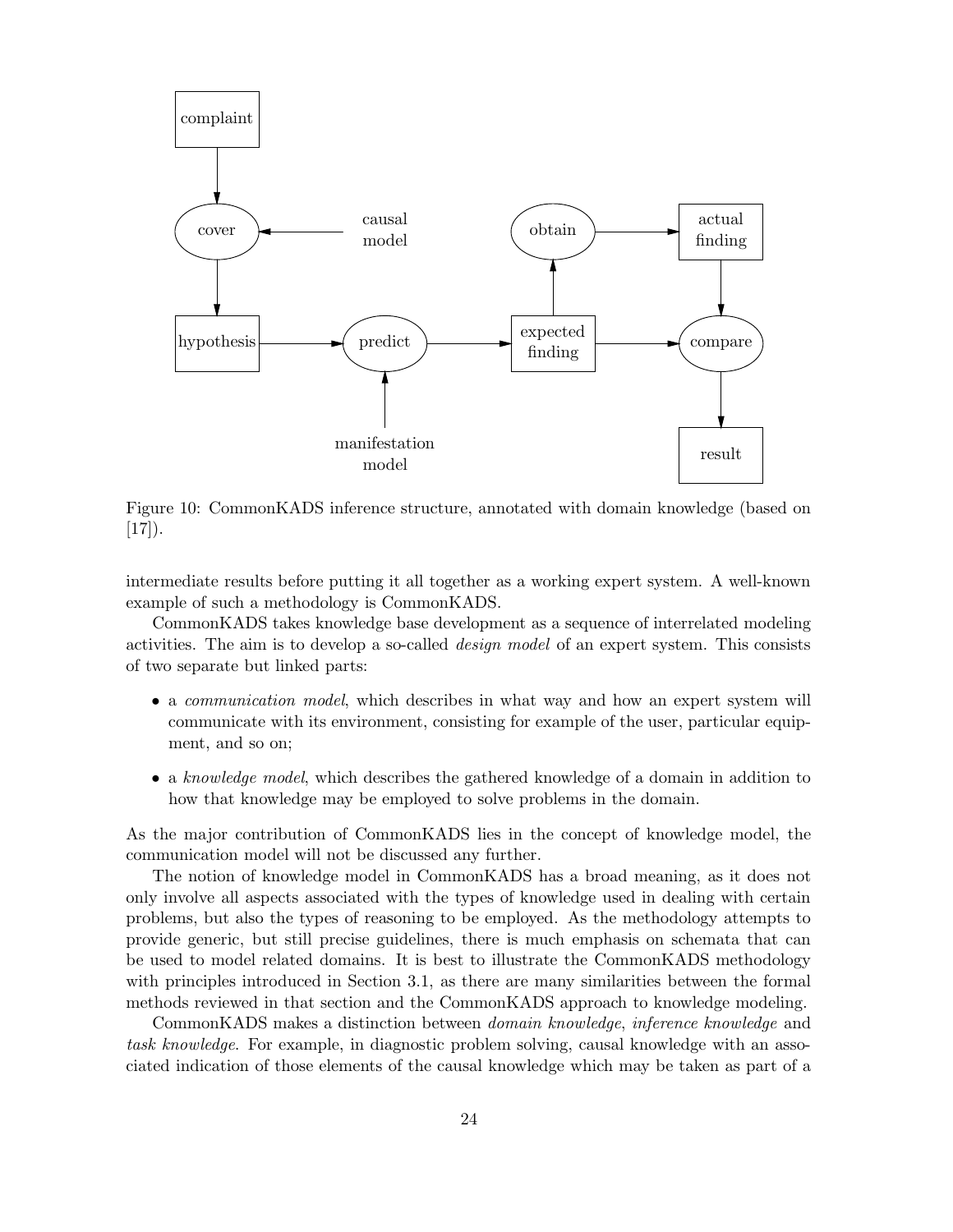hypothesis S, and elements which correspond to findings that may be actually observed in the real world would be classified as domain knowledge. Definition (3) of an abductive diagnosis would be looked upon as inference knowledge, as it describes which hypotheses (for example diagnostic hypotheses) would be accepted as a (diagnostic) solution. Finally, task knowledge in this case would concern procedures that describe how hypotheses can be generated and tested against observed findings, using domain and inference knowledge. An example of a diagram of a diagnostic inference model is shown in Figure 10.

Rather than offering a set of formal techniques to specify a knowledge model, most of CommonKADS concerns semiformal techniques, which often have no precise semantics. Both diagrammatic and textual specifications are used to represent a knowledge model. However, there have been several attempts to offer a formal underpinning of the approach in a manner similar to that discussed in Section 3.1.

Even though the CommonKADS methodology suggests that it covers most types of expert system development, this is not the case for expert systems based on probability theory and decision theory, which can be viewed upon as one of the omissions of the approach.

Important final aspects of expert-system development are the evaluation and validation of the resulting system. This is done by comparing the system with the original requirement of the system (validation) and by studying the problem-solving behavior of the system for problem cases (laboratory test) and in the working environment (field test).

## 5 Conclusions

In this article, the most important topics in the field of expert systems have been discussed. The central issue of expert-system development is knowledge modeling, and many different formalisms are available today to model the features of a problem domain accurately. As a consequence, it is not always easy to decide whether a particular approach to developing an expert system is the right one.

# Bibliography

- [1] Brachman R.J. (1983). What IS-A is and isn't: an analysis of taxonomic links in semantic networks. IEEE Computer, vol. 16, no. 10, pp. 30–36. [This is a classic paper about the meaning of the IS-A relation as used in taxonomies describes.]
- [2] Buchanan B.G., Shortliffe E.H. (1984). Rule-based Expert Systems: The MYCIN Experiments of the Stanford Heuristic Programming Project. Addison-Wesley, Reading, MA. [Collection of papers about many different aspects of the MYCIN project.]
- [3] Buchanan BG, Sutherland G.L., Feigenbaum E.A. (1969). Heuristic DENDRAL: a program for generating explanatory hypotheses in organic chemistry. In: Machine Intelligence (B. Meltzer, D. Michie, eds.), 4, Edinburgh University Press, Edinburgh. [Description of the early expert system DENDRAL.]
- [4] Bylander T, Allemang D., Tanner M.C., Josephson J.R. (1992). The computational complexity of abduction. In Knowledge Representation (R.J. Brachman, H.J. Levesque and R. Reiter, eds.), pp. 25–60. The MIT Press, Cambridge, MA. [Ground-breaking paper about the computational complexity of different abductive methods.]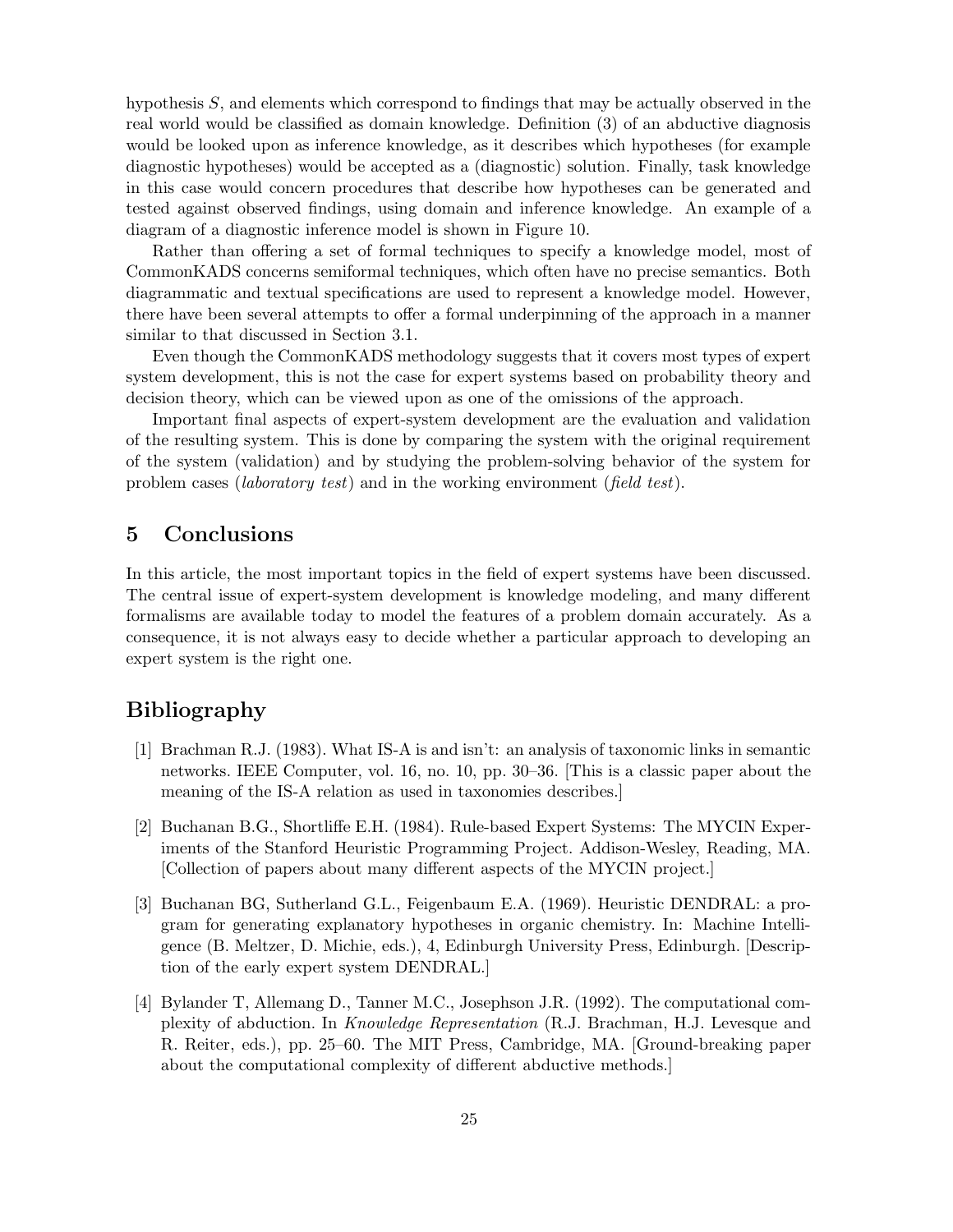- [5] Clancey W.J. (1985). Heuristic classification. Artificial Intelligence, vol. 27, pp. 289–350. [Paper analyzing reasoning with heuristic association rules.]
- [6] Console L., Theseider Dupré D.,Torasso P. (1989). A theory of diagnosis for incomplete causal models. In: Proceedings of the 10th International Joint Conference on Artificial Intelligence, pp. 1311–1317. [Paper introducing the use of incompleteness literals in abductive diagnosis.]
- [7] Cooper G.F. (1988). A method for using belief networks as influence diagrams. In: Proceedings of the 4th Workshop on Uncertainty in Artificial Intelligence, pp. 55–63. [Paper proposing an algorithm to reason with an influence diagram, based on a Bayesian-beliefnetwork algorithm.]
- [8] Forbus K.D., De Kleer J. (1993). Building Problem Solvers. The MIT Press, Cambridge, MA. [Book about the principles of and the building of problem solvers, in particular consistency-based ones.]
- [9] Glymour C., Cooper G.F. (1999). Computation, Causation & Discovery. MIT Press, Menlo Park, CA. [Collection of papers about discovering Bayesian belief networks and causal theories from data.]
- [10] De Kleer J., Williams B.C. (1987). Diagnosing multiple faults. Artificial Intelligence, vol. 32, pp. 97–130. [First paper describing the basic ideas behind consistency-based diagnosis.]
- [11] Lauritzen S.L., Spiegelhalter D.J. (1987). Local computations with probabilities on graphical structures and their application to expert systems. Journal of the Royal Statistical Society (Series B), vol. 50, pp. 157–224. [Paper introducing a new methods in 1987, now widely used, for probabilistic reasoning with Bayesian belief networks.]
- [12] Lucas P.J.F., Van der Gaag L.C. (1991). Principles of Expert Systems. Addison-Wesley, Wokingham, UK. [Textbook on expert system that emphasizes knowledge representation and inference, including formal meanings of knowledge-representation formalisms.]
- [13] Pearl J. (1988). Probabilistic Reasoning in Intelligent Systems: Networks of Plausible Inference. Morgan Kaufmann, Palo Alto. [First, ground-breaking book about Bayesian belief networks.]
- [14] Peng Y, Reggia J.A. (1990). Abductive inference models for diagnostic problem solving. Springer-Verlag, New York. [Book describing a restrictive method for abductive diagnosis using set theory.]
- [15] Poole D. (1989). Explanation and prediction: an architecture for default and abductive reasoning. Computational Intelligence, vol. 5, no. 2, pp. 97–110. [Paper describing a logical approach to diagnostic reasoning.]
- [16] Reiter R. (1987). A theory of diagnosis from first principles. Artificial Intelligence, vol. 32, pp. 57–95. [First paper formalizing consistency-based diagnosis.]